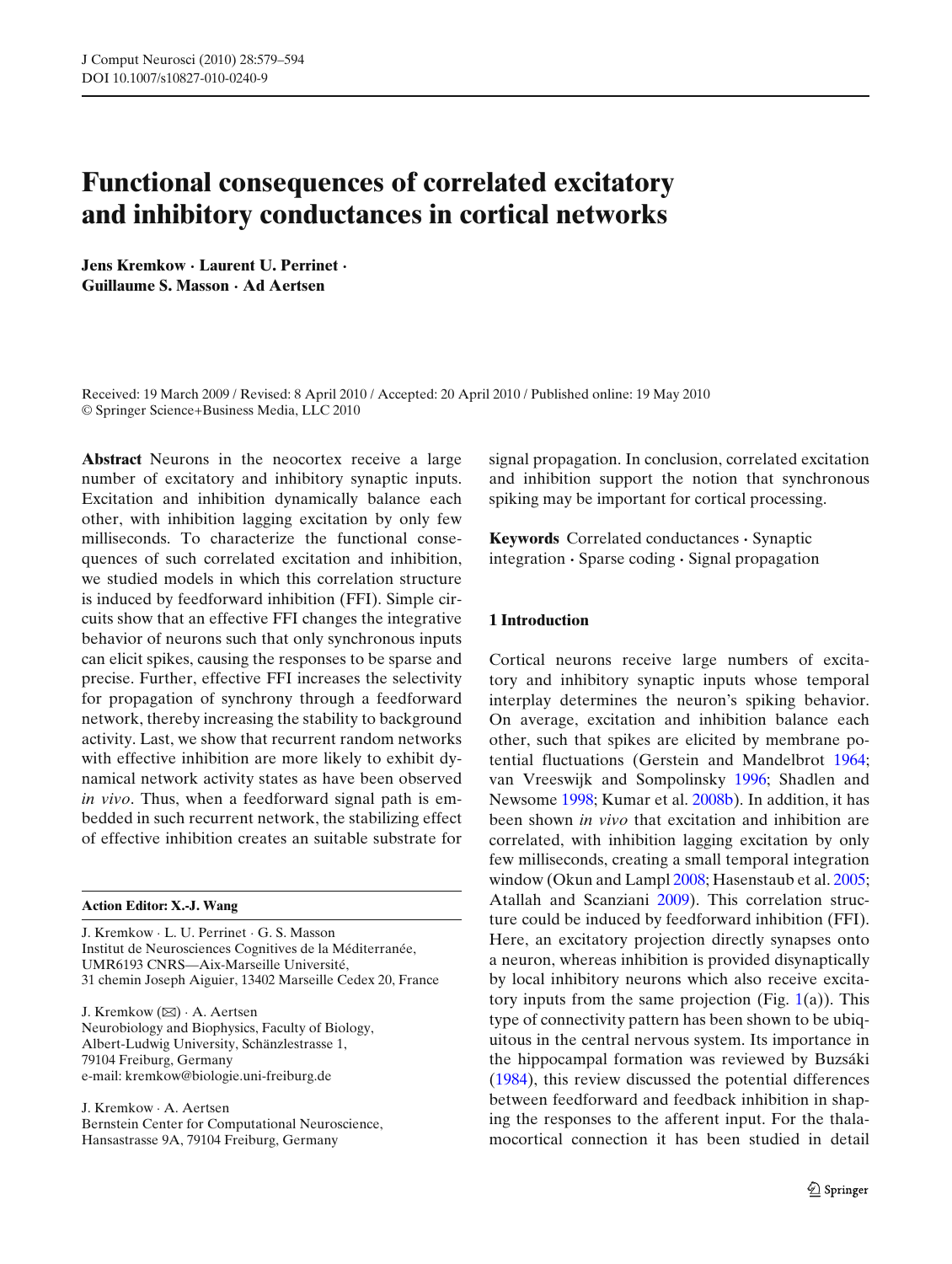

**Fig. 1** Correlated inhibition induced by FFI. (**a**) Minimal FFI circuit. (**b**) Integration of a synchronous pulse packet without inhibition. Shown are the excitatory conductance (Gexc), the resulting membrane potential and the spiking responses. (**c**) Integration of an asynchronous pulse packet without inhibition. (**d**) Response to synchronous input when Gexc is accompa-

nied by correlated inhibitory conductance (Ginh). (**e**) Responses to asynchronous input with correlated Ginh. In each case, the spike responses are shown for ten consecutive trials, whereas the excitatory conductance (Gexc) and the resulting membrane potential are shown for a single (the 10th) trial

(Swadlo[w](#page-15-0) [2003;](#page-15-0) Cruikshank et al[.](#page-13-0) [2007](#page-13-0)). Within the cortical micro-circuitry, this connection scheme seems to be functional as recently demonstrated in slices of rat somatosensory cortex (Silberberg and Markra[m](#page-14-0) [2007;](#page-14-0) Kapfer et al[.](#page-14-0) [2007\)](#page-14-0), where disynaptic inhibition was found in the very local neighborhood, that is within a lateral distance of around  $100 \mu m$ . In addition, studies of the synaptic physiology of horizontal connections in the visual cortex of the cat (Hirsch and Gilber[t](#page-14-0) [1991](#page-14-0)) provide evidence that horizontal projections that synapse over some hundreds of micrometers can implement far reaching feedforward inhibition. Thus, electrically stimulating the cortical surface some hundreds of micrometers away from an intracellular electrode may result in excitation, closely followed by inhibition. Since inhibitory connections are generally only local, the source of this inhibition is most likely the activation of inhibitory neurons in the local neighborhood of the recording electrode. These findings have been confirmed by a combination of optical imaging and intracellular recordings of the layer 2/3 network in ferrets (Tucker and Katz [2003a](#page-15-0), [b\)](#page-15-0).

<span id="page-1-0"></span>In view of the many experimental reports documenting the existence of feedforward inhibition, it is important to improve our understanding of its effects on the

dynamics of cortical processing. So far, this question has been addressed either in single neuron models, mainly to explain experimental data (Wehr and Zado[r](#page-15-0) [2003](#page-15-0)), in models of cortical integration of thalamic inputs to show differences between cortical amplification (Somers et al[.](#page-14-0) [1995](#page-14-0)) and cortical dampening hypothesis (Pinto et al[.](#page-14-0) [2003](#page-14-0)), or in a complex network model of the olfactory system (Assisi et al[.](#page-13-0) [2007](#page-13-0)).

Nevertheless, a comprehensive study to understand in details the effects of FFI at different spatial scales, from single neurons to feedforward networks and recurrent networks, is still lacking. Here we study the functional properties of FFI in different scenarios with increasing complexity. First, we will use simple stimuli such as pulse packets (PP) (Aertsen et al[.](#page-13-0) [1996;](#page-13-0) Diesmann et al[.](#page-13-0) [1999\)](#page-13-0), i.e. spike volleys with gaussian distributed spike times, to investigate the integration behaviors of simple circuits in response to stimuli with a differing degree of synchrony. Next, we assess the signal propagation through a feedforward network (i.e. a synfire chain) made of a sequence of such elementary FFI circuits Furthermore, we characterize the dynamical states of recurrent random networks with effective inhibition. Lastly, we document the state dependent signal-to-noise level in a feedforward network which is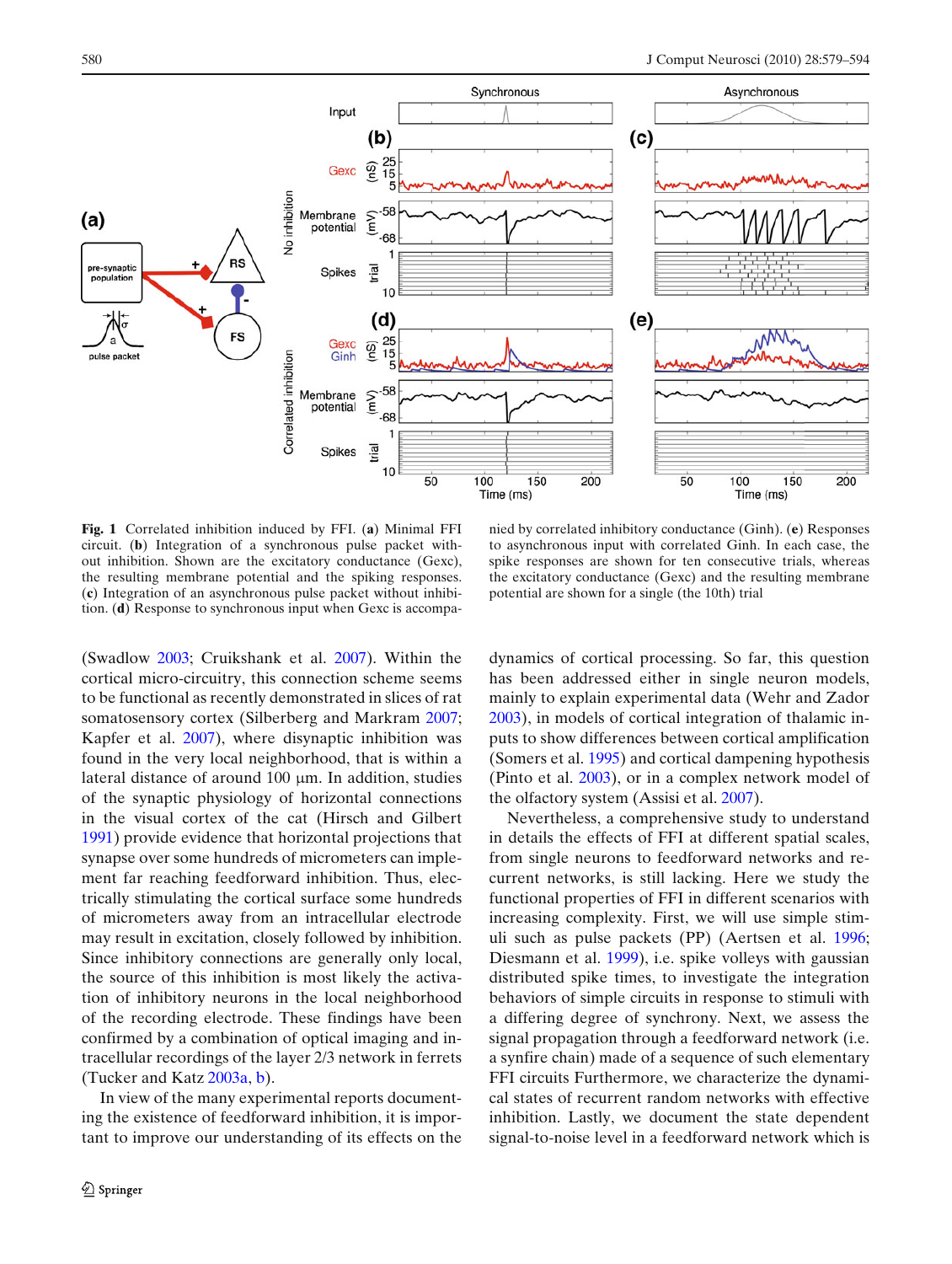embedded in a random recurrent network. Preliminary results have been presented in abstract form (Kremkow et al[.](#page-14-0) [2008a,](#page-14-0) [2009\)](#page-14-0).

## **2 Materials and methods**

2.1 Biophysical prerequisites for effective feedforward inhibition

One important requirement for FFI to be effective is that the inhibitory neurons are very reliably activated to provide efficient inhibition. In other words, they need to have a lower effective spiking threshold than excitatory neurons. This could be achieved in several different ways: by changing the passive cell properties of the inhibitory neurons, by connecting more synapses onto the inhibitory neurons, or by increasing the synaptic weight onto the inhibitory neurons. Although it is know that different neuron types have different passive properties (Nowak et al[.](#page-14-0) [2003\)](#page-14-0) that contribute in facilitating the response of inhibitory neurons, it is less clear if, in addition, a stronger drive is achieved by having more and/or stronger synapses. For the thalamocortical connection, it was shown that the unitary excitatory conductances onto inhibitory neurons are larger and more reliable than those onto excitatory neurons (Cruikshank et al[.](#page-13-0) [2007\)](#page-13-0), thus resulting in larger postsynaptic potentials (Cruikshank et al[.](#page-13-0) [2007;](#page-13-0) Gibson et al[.](#page-13-0) [1999](#page-13-0)). Similar findings for the recurrent cortical network were reported by (Povysheva et al[.](#page-14-0) [2006](#page-14-0)) and were recently confirmed in human cortex (Molnár et al[.](#page-14-0) [2008\)](#page-14-0). However, other studies of cortical synaptic weight distributions could not confirm these findings (Thomson et al[.](#page-15-0) [2002](#page-15-0); Brémaud et al[.](#page-13-0) [2007](#page-13-0)).

Although, *in vivo* it is more likely that a mixture of the above mentioned factors will ensure effective FFI, in the present study we will simplify that problem by having only one parameter controlling the difference in spike probability between the two populations of neurons: the excitatory weights onto the inhibitory neuron (*g*exc−inh). Adopting any of the other mentioned mechanisms as a control parameter would give rise to equivalent results.

## 2.2 Models

<span id="page-2-0"></span>The neurons in the different network models under study were all modeled as leaky-integrate-and-fire neurons, with the subthreshold dynamics of the membrane

potential  $V^i(t)$  in neuron *i* described by the following equation:

$$
C\frac{d}{dt}V^i(t) + G_{rest}[V^i(t) - V_{rest}] = I^i_{syn}
$$
\n(1)

where  $I_{syn}^i$  is the total synaptic input current into neuron *i*, and *C* and *Grest* denote the passive electrical properties of its membrane at rest  $(V_{rest})$ . When the membrane potential reached a fixed spike threshold *Vthresh* above rest, a spike was emitted, the membrane potential was reset to its resting value, and synaptic integration was halted for 2 ms to mimic the refractory period observed in real neurons. The parameters used in the simulations were:  $C = 290$  pF,  $G_{rest} = 29$  nS,  $V_{rest} = -70$  mV and  $V_{thresh} = -57$  mV. Synaptic input was modeled as transient conductance changes (Kuhn et al[.](#page-14-0) [2004\)](#page-14-0), using exponential functions with  $\tau_{exc}$ 1.5 ms and  $\tau_{inh} = 10$  ms. Parameters of the passive cell properties as well as synaptic time constants were taken from Muller et al[.](#page-14-0) [\(2007](#page-14-0)) and Destexhe et al[.](#page-13-0) [\(1998](#page-13-0)). In addition to the synaptic input, each neuron received an independent Gaussian noise current to introduce trial-by-trial variability. The standard deviation of the noise was adjusted to induce membrane potential fluctuations as observed *in vivo* (Destexhe et al[.](#page-13-0) [2003;](#page-13-0) Rudolph et al[.](#page-14-0) [2007\)](#page-14-0). In all network models studied here, except for the minimal FFI circuit, the mean noise current was set to induce realistic low background firing rates of few spikes per second (Abele[s](#page-13-0) [1991;](#page-13-0) Diesmann et al[.](#page-13-0) [1999;](#page-13-0) Gewaltig et al[.](#page-13-0) [2001](#page-13-0)).

#### *2.2.1 Network architectures*

*FFI circuit* The minimal cortical circuit we studied contained only two types of cells: excitatory (regularspiking, RS) and inhibitory (fast-spiking, FS) neurons. In the circuit we included one RS neuron and a pool of FS neurons (Fig.  $1(a)$  $1(a)$ ). The size of the inhibitory pool was set to  $nFS = 25$  when investigating the effect of FFI onto the spiking response of the RS neuron (Inoue and Imot[o](#page-14-0) [2006\)](#page-14-0). For the control condition, in which excitation was not accompanied by inhibition, we set  $nFS = 0$ . The input to the circuit was a spike volley from a population of 100 pre-synaptic neurons, the spike times of which were drawn from a gaussian distribution, creating a pulse packet (Aertsen et al. [1996;](#page-13-0) Diesmann et al. [1999\)](#page-13-0) with strength (number of spikes/ pre-synaptic neuron) '*a*' and temporal dispersion ' $\sigma$ '. Each cortical neuron received 60 randomly chosen weak excitatory synapses (*gexc*−*exc*, *gexc*−*inh* = 1 nS) from the pre-synaptic population (Bruno and Sakmann [2006](#page-13-0)), except in the cases where we increased the effectivity of FFI by strengthening the excitatory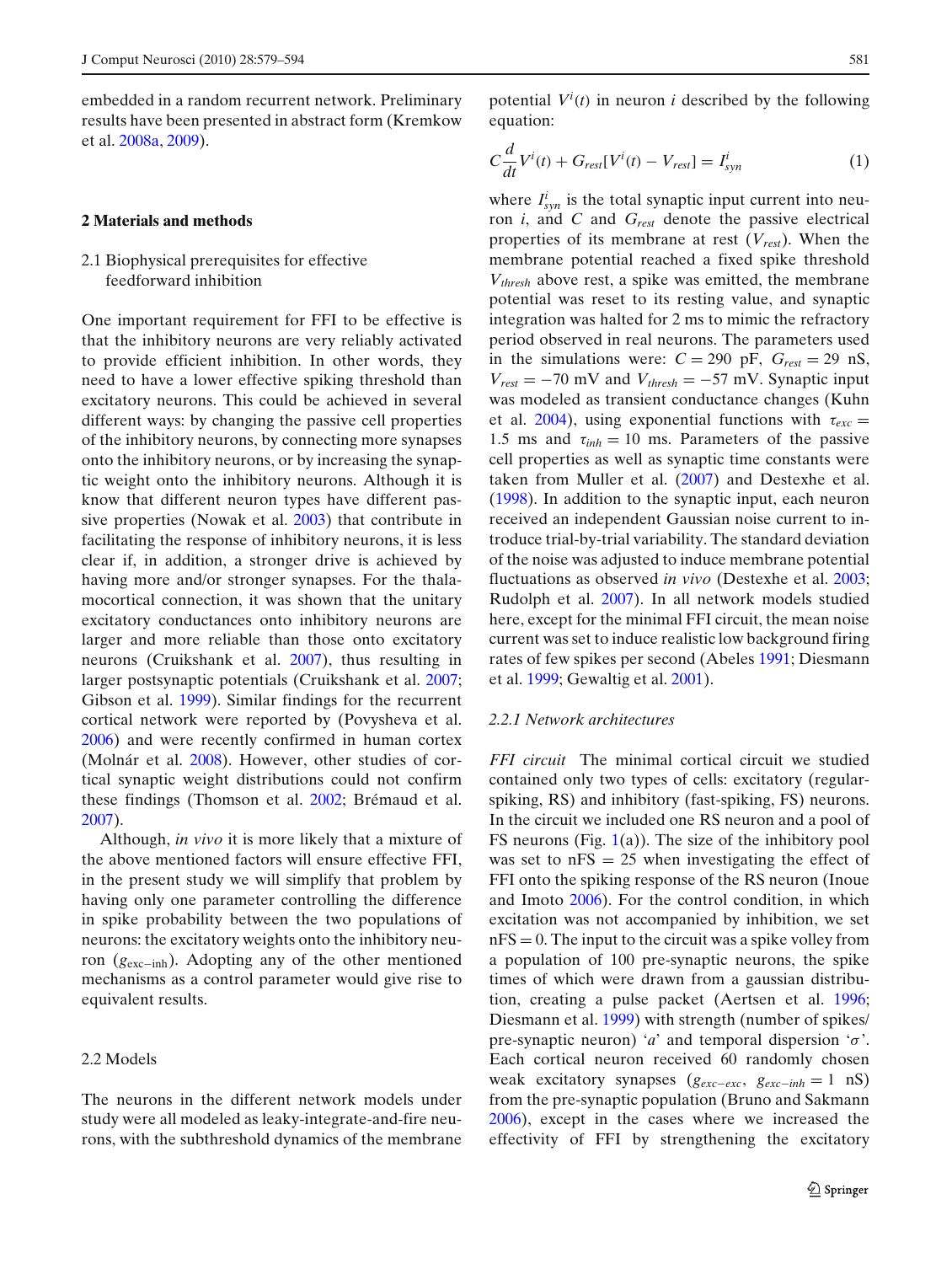synapses onto FS neurons to 3.5 nS (Cruikshank et al[.](#page-13-0) [2007](#page-13-0)). Due to the limited size of the pre-synaptic population, the cortical neurons received highly similar synaptic inputs ('shared input', (Lampl et al[.](#page-14-0) [1999\)](#page-14-0)). The inhibitory synaptic conductance was set to 2 nS to balance the incoming excitation. The synaptic delay from FS to RS neurons (delay*inh*−*exc*) was set to 2 ms (Cruikshank et al[.](#page-13-0) [2007\)](#page-13-0). Since in this minimal FFI circuit we were primarily interested in the stimulus induced spike-timing precision, we prevented any background spiking by adjusting the mean of the noise such that without synaptic input the membrane potential stayed below the spiking threshold. Furthermore, to avoid trial-by-trial variability within the stimulating pulse packets, for each  $(a, \sigma)$ -combination we only once drew a pulse packet realization from the respective gaussian distribution and presented this same pulse packe repeatedly in each trial.

*Feedforward network* The feedforward network was inspired by the synfire chain architecture (Abele[s](#page-13-0) [1991;](#page-13-0) Aertsen et al[.](#page-13-0) [1996;](#page-13-0) Diesmann et al[.](#page-13-0) [1999;](#page-13-0) Gewaltig et al[.](#page-13-0) [2001\)](#page-13-0) in which a group of neurons projects in a divergent-convergent way onto another group of neurons. Repeating this scheme for ten subsequent groups creates a feedforward network (Fig.  $3(a)$  $3(a)$ ). In the classical synfire chain, these groups contain only RS neurons. Here we extend this architecture by including FS neurons into each group. The FS neurons from one group receive excitatory inputs from the preceding group and make local inhibitory connections within their own group, thus providing correlated and balanced inhibition. To have a sufficiently large number of neurons in the projecting population, we included 100 RS neurons in each group. In this network, as well as in the further network models in this study, the two classes of neurons appeared in the ratio 4:1, following numbers from the classical neuroanatomical literature on neocortex (Braitenberg and Schü[z](#page-13-0) [1991\)](#page-13-0). Each group had 100 RS and 25 FS neurons with each neuron receiving 60 excitatory synapses from the preceding group. Otherwise, synapses and the synaptic conductances were identical to those in the minimal model. Note that the synfire chains used in (Litvak et al[.](#page-14-0) [2003](#page-14-0); Aviel et al[.](#page-13-0) [2003;](#page-13-0) Kumar et al[.](#page-14-0) [2008a\)](#page-14-0) also contained balanced inhibition within the chain (referred to as 'double balance' or 'shadow inhibition'), but it was implemented in a different manner. There, FS neurons projected to the next group, but not within their own group. As a consequence, there was no delay between excitation and inhibition arriving at the target neurons. Because inhibitory neurons only connect to neurons in the local neighborhood, Litvak et al[.](#page-14-0) [\(2003\)](#page-14-0) concluded that their model would not be applicable to long-range patchy connections. Our model is different, in that it generalizes also to long-range connections (Hirsch and Gilber[t](#page-14-0) [1991\)](#page-14-0) and that it includes more biophysical details, in particular more realistic time delays and synaptic weights.

*Recurrent network* The recurrent cortical network contained 10,000 neurons (80% RS and 20% FS, Braitenberg and Schü[z](#page-13-0) [\(1991](#page-13-0))). The connectivity probability was low  $(c = 0.1)$ , creating a sparsely connected network (Fig. [5\(](#page-9-0)a); Kumar et al[.](#page-14-0) [2008b\)](#page-14-0). The synaptic weights for all four connection types (*gexc*−*exc*,*exc*−*inh*,*inh*−*inh*,*inh*−*exc*) were set to 1 nS. When characterizing the dynamical network states, all inhibitory synaptic conductances (*ginh*−*inh*,*inh*−*exc*) were scaled by a factor G (similar to Brune[l](#page-13-0) [2000](#page-13-0); Kumar et al[.](#page-14-0) [2008b](#page-14-0)). For example,  $G = 2$  would mean that with a *gexc*−*exc* of 1 nS, the inhibition *ginh*−*inh*,*inh*−*exc* would be 2 nS. For the experiments in which we increased the effective inhibition, the unitary excitatory conductance onto FS neurons (*gexc*−*inh*) was increased to 3.5 times the conductance onto RS neurons (*gexc*−*exc*) (Povysheva et al[.](#page-14-0) [2006;](#page-14-0) Cruikshank et al[.](#page-13-0) [2007](#page-13-0)). A uniform transmission delay of 2 ms was imposed for all synapses. Next to the synapses from the network, neurons also received an external poissonian input with rate 'ν*ext*', mimicking non-local cortico-cortical inputs to the local network.

*Recurrent network with embedded signal path* To study signal propagation in a more realistic scenario, we embedded the feedforward network into a laminar patch of cortical neurons (in a similar manner as in Kumar et al[.](#page-14-0) [\(2008a](#page-14-0)) and Vogels and Abbot[t](#page-15-0) [\(2009](#page-15-0))). We used 28125 leaky integrate-and-fire neurons, 22,500 excitatory and 5,625 inhibitory, to represent a small cortical sheet of  $1 \times 1$  mm (Fig. [6\(](#page-10-0)a)). The network was folded as a torus to avoid boundary effects. As in Kumar et al[.](#page-14-0) [\(2008a\)](#page-14-0) we assumed a sparsely connected network  $(c = 0.05)$  and described the distance dependent connection probability with a Gaussian profile (Hellwi[g](#page-14-0) [2000](#page-14-0); Mehring et al[.](#page-14-0) [2003](#page-14-0)). The spatial widths were set to:  $\sigma_{exc-exc} = 0.4$  mm,  $\sigma_{exc-inh} = 0.2$  mm,  $\sigma_{inh-inh,inh-exc} = 0.1$  mm, taking into account differences in the spatial extent of connection types (Stepanyants et al[.](#page-14-0) [2008](#page-14-0)). As in the other models throughout this paper, all synaptic weights were set to 1 nS. Again the factor 'G' scaled the overall inhibition while *gexc*−*inh* controlled the effectiveness of the inhibition. A uniform transmission delay of 2 ms was imposed for all synapses. Next to the synapses from the network, neurons also received an external poissonian input with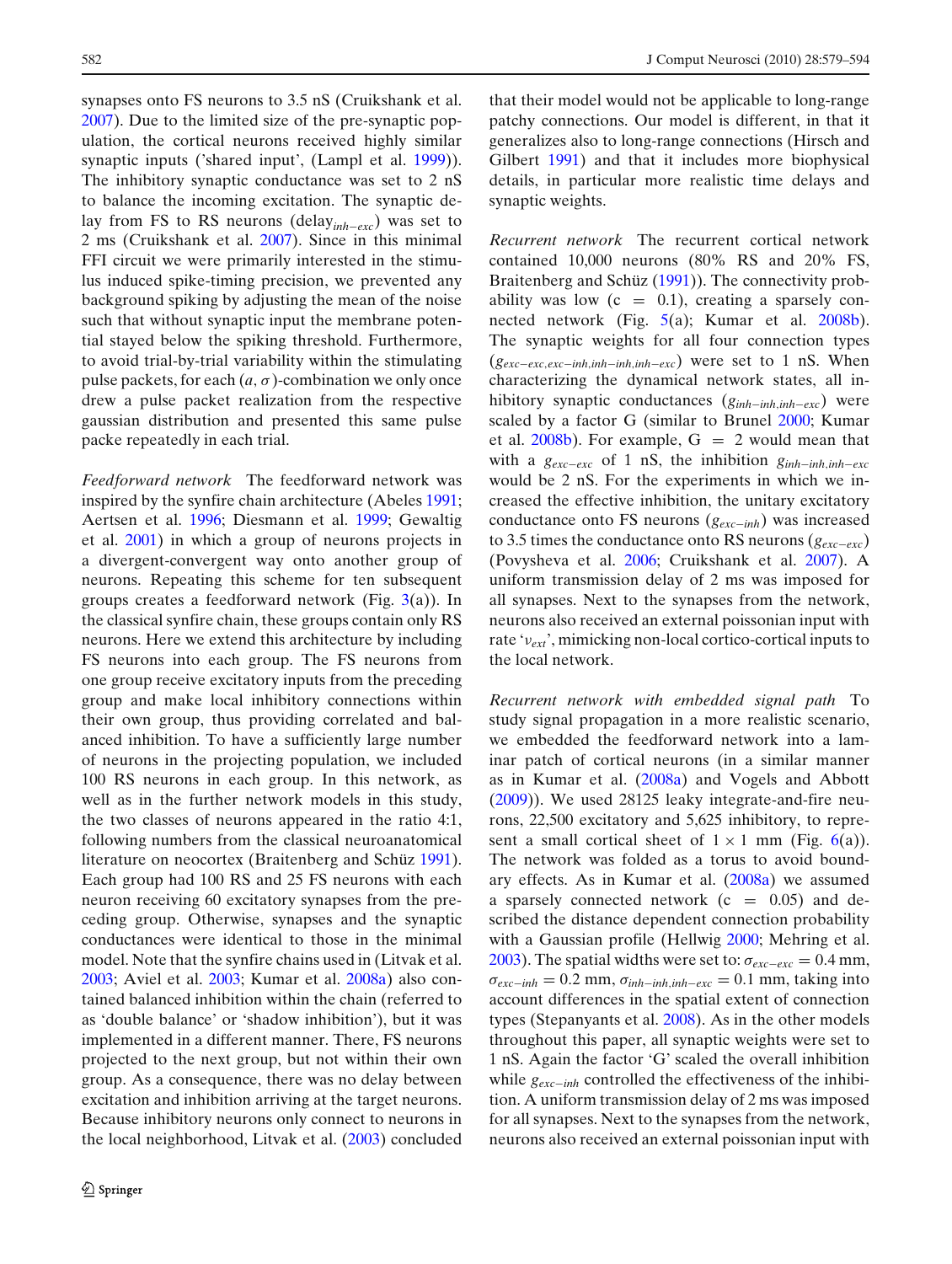rate 'ν*ext*', mimicking non-local cortico-cortical inputs to the local network.

To investigate signal propagation we embedded a feedforward network, composed of three synfire groups, into the cortical sheet (Fig.  $6(a)$  $6(a)$ ). The number of neurons within a group as well as the number of synapses between two groups were the same as in Section [2.2.1.](#page-2-0) To maintain a balanced connectivity in the overall network, neurons in the feedforward network made accordingly fewer synapses with the embedding recurrent network, such that all neurons, irrespective of whether they were in the feedforward or in the recurrent network, received and projected equal numbers of synapses (Kumar et al[.](#page-14-0) [2008a](#page-14-0)). The delay from one group in the feedforward network to the next was set to 40 ms for illustrative purposes.

#### 2.3 Characterization of the spike response

*Single neuron integration* The response strength, that is the number of spikes per pulse packet stimulus recorded in the RS neuron, was measured by dividing the total spike count by the number of stimulus presentations. To quantify the trial-by-trial precision of the response, we simulated multiple trials and estimated the correlation coefficient of the binned (binwidth: 1 ms) spike trials, excluding the correlation of each trial with itself.

*Feedforward network* To characterize the spiking activity of each group and, thus, the 'a' and ' $\sigma$ ' of the pulse packet sent to the next group, we measured 'events', i.e. distinct peaks in the peri stimulus time histogram (PSTH) of all neurons from the RS group (similar to Kumbhani et al. [2007\)](#page-14-0). The PSTH was calculated by binning (binwidth 1 ms) the spiking activity and convolving it with a triangular kernel of 2 ms. The beginning and end of an event was set by thresholding the PSTH, to avoid background activity from being detected as events, and searching for gaps within the PSTH which were separated by at least 4 ms. All spike times occurring within the region between the gaps were collected and thus defined an event. The mean spike count of all RS neurons in such an event described the response strength and defined the next 'a'. Likewise, the temporal spread of the spike times, estimated by the standard deviation of the spike times within the event, constituted the new ' $\sigma$ ' (as in Gewaltig et al[.](#page-13-0) [2001\)](#page-13-0).

We could thereby determine whether the signal could propagate from one group to the next and, if so, whether it synchronized while propagating along the chain. An activation of the synfire attractor would express itself in a small ' $\sigma$ ' and a value of 'a' close to 1 in the last group. To calculate the separatrix, we fitted the function:  $f = a + (b * x^c)$  as a smooth approximation to the gridwise-determined border separating successful activation of the synfire attractor from propagation failures in the parameter space of ' $\sigma$ ' and 'a'. In other words, the border between successful propagation and failure was the right-most grid position on the ' $\sigma$ '-axis (the horizontal axis in the panels in Fig. [4\)](#page-9-0) in which stimulus related activity was detectable in the last group of the feedforward network.

*Recurrent network* We characterized the spiking activity using the methods in (Kumar et al[.](#page-14-0) [2008b](#page-14-0)). In short, the mean activity in the network was assessed by measuring the mean firing rate of all active neurons. The degree of synchrony among neurons in the population was measured by the pairwise correlation, defined as the correlation coefficient of the binned (binwidth: 2 ms) spiking activities of 500 randomly selected neuron pairs (400 pairs in the RS and 100 pairs in the FS population). The CV of the inter-spike-interval (ISI) distribution of individual neurons was used to quantify the irregularity of spiking. The CV was given by:

$$
CV_{ISI}^{2} = Var[ISI]/E[ISI]^{2}.
$$
 (2)

Low values reflect more regular spiking and high value irregular spiking.

Since estimates of spike train irregularity from finite length experimental observations suffered from a tendency to under-estimate its value, we adopted the criterion established in (Nawrot et al[.](#page-14-0) [2008](#page-14-0)) to use 'long enough' observation windows (30 s) that comprised at least 10 spikes.

*Recurrent network with embedded signal path* To characterize the state dependent quality of signal propagation, we analyzed the spiking activity in the last group of the embedded feedforward network and compared it to the spiking activity of the embedding recurrent network. For this, we estimated the spike count in the 100 RS neurons of the last group in a 4 ms window around the expected arrival time of the signal (Kumar et al[.](#page-14-0) [2008a\)](#page-14-0). The background activity was characterized in the same 4 ms window in 100 randomly chosen RS neurons from the embedding recurrent network.

#### 2.4 Simulation and data analysis tools

Simulations were written in python using PyNN (Davison et al[.](#page-13-0) [2009\)](#page-13-0) as interface to the simulation environment NEST (Gewaltig and Diesman[n](#page-13-0) [2007;](#page-13-0) Morrison et al[.](#page-14-0) [2005](#page-14-0); Eppler et al[.](#page-13-0) [2009](#page-13-0)). Simulation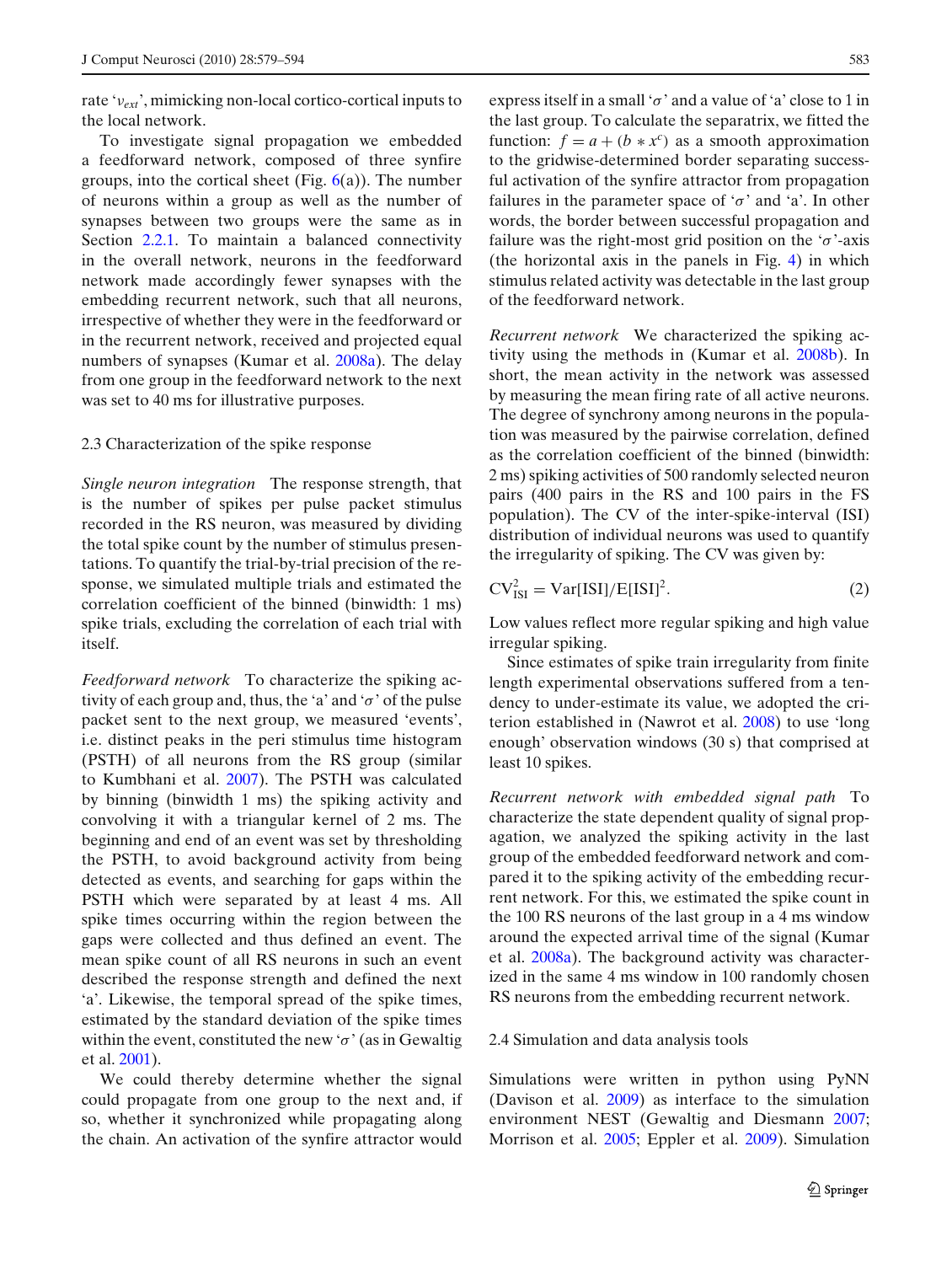management and data analysis were performed using the python package NeuroTools (Yger et al[.](#page-15-0) [2009\)](#page-15-0).

# **3 Results**

#### 3.1 Single neuron integration

To characterize the effect of feedforward inhibition on single neuron integration, we first constructed a minimal cortical circuit containing the principal elements (Fig.  $1(a)$  $1(a)$  and see Section [2\)](#page-2-0). As stimuli we applied pulse packets (Diesmann et al[.](#page-13-0) [1999](#page-13-0)) with strength (number of spikes/pre-synaptic neuron) '*a*' and temporal width ' $\sigma$ ' (see Section [2\)](#page-2-0). Using the pulse packet framework we were then in the position to compare the interaction of stimuli with differing degrees of synchrony with the model circuit (Diesmann et al[.](#page-13-0) [1999;](#page-13-0) Kumar et al[.](#page-14-0) [2008a\)](#page-14-0).

# *3.1.1 Example of single neuron integration with and without correlated inhibition*

<span id="page-5-0"></span>To illustrate the influence of the correlated inhibition on the integration of incoming pulse packets, we recorded the total impinging conductance, the resulting membrane potential, and the response spikes of the RS neuron. Because we were interested in the stimulus-induced variability of the neuronal response, we adjusted the mean noise level such that, without a stimulus, the membrane potential stayed below spiking threshold (see Section [2\)](#page-2-0). Thus, all spikes were induced by synaptic input from the stimulus. When the neuron could integrate a synchronous pulse packet without receiving inhibition ( $\sigma = 1$  ms,  $a = 1$ ), it typically responded with one precise spike per trial (Fig.  $1(b)$  $1(b)$ ). However, when the pulse packet was composed of many asynchronously arriving spikes ( $\sigma = 20$  ms,  $a =$ 5), the neuron responded with multiple, variable spikes (Fig.  $1(c)$  $1(c)$ ). These spikes were caused by the long lasting depolarization of the membrane potential, due to the interaction of the impinging excitatory conductances (Gexc) with the membrane time constant. This firing behavior changed when, in addition, correlated inhibition (Ginh) was provided by the feedforward circuit. Whereas the synchronous pulse packets could still induce one precise spike per trial (Fig.  $1(d)$  $1(d)$ ), the asynchronous pulse packet could hardly elicit a spike response, if at all (Fig.  $1(e)$  $1(e)$ ). The Ginh induced by the FFI was now balancing the impinging Gexc and, as a result, the mean membrane potential remained almost stationary and clearly below threshold, thereby diminishing the response to at most a single spike in only few trials (none in the ones shown in Fig.  $1(e)$  $1(e)$ ), with highly variable spike timing. The fact that feedforward inhibition may increase the temporal fidelity of the spiking response is in agreement with experimental results obtained with hippocampal neurons (Pouille and Scanzian[i](#page-14-0) [2001](#page-14-0)). In fact, this differential behavior of the effective temporal integration in the receiving neuron, depending on the temporal properties of the input stimulus and the presence of correlated inhibition, should be measurable in spike correlation functions, measured extra-cellularly between the pre- and postsynaptic excitatory neurons in Fig.  $1(a)$  $1(a)$ . In case of no inhibition (Fig.  $1(b)$  $1(b)$ , (c)), we would expect a delayed peak in the cross-correlogram, narrow for synchronous input (Fig.  $1(b)$  $1(b)$ ), possibly followed by a small negativity reflecting refractoriness, and broader for asynchronous input (Fig.  $1(c)$  $1(c)$ ), reflecting the increased jitter in spike response in the latter case. In the case of correlated inhibition (Fig.  $1(d)$  $1(d)$ , (e)), we would expect a delayed peak in the cross-correlogram, narrow for synchronous input (Fig.  $1(d)$  $1(d)$ ), followed by a clear negativity reflecting the absence of later spiking due to correlated inhibition, and a strongly reduced positivity for asynchronous input (Fig.  $1(e)$  $1(e)$ ), reflecting the response reduction due to correlated inhibition. Indeed, some such observations have been reported in the literature, both for *in vitro* recordings (Hirsch and Gilber[t](#page-14-0) [1991](#page-14-0)) and in network models (Fig. 4 in Kumar et al[.](#page-14-0) [2008a\)](#page-14-0).

# *3.1.2 Pulse packet state space*

To systematically study the circuit properties we applied a range of differently shaped pulse packets. We varied ' $\sigma$ ' from 1 ms (synchronous) to 30 ms (asynchronous) and '*a*' from 1 spike/pre-synaptic neuron (low signal-to-noise ratio) to 14 spikes/pre-synaptic neuron (high signal-to-noise ratio). For very small 'σ', '*a*' might become unrealistically high: i.e. 10 spikes per presynaptic neuron within 5 ms is not physiologically realistic. However, since our aim was to obtain a complete overview of all possible combinations of ' $\sigma$ ' and '*a*', we chose not to exclude such unrealistic combinations they should, however, be interpreted with great care. As the neuronal membrane acts as an integrator, we expected that with increasing temporal width and number of spikes, the response to the incoming pulse packet should increase. Indeed, when the RS neuron integrated the impinging pulse packet without being constrained by inhibition, the response strength showed the expected trend (Diesmann et al[.](#page-13-0) [1999;](#page-13-0) Kumar et al[.](#page-14-0) [2008a](#page-14-0)). Thus, for small '*a*', the pulse packet needed to be very synchronous ( $\sigma$  < 5 ms) to be able to elicit a response spike reliably (Fig.  $2(a)$  $2(a)$ ). Pulse packets that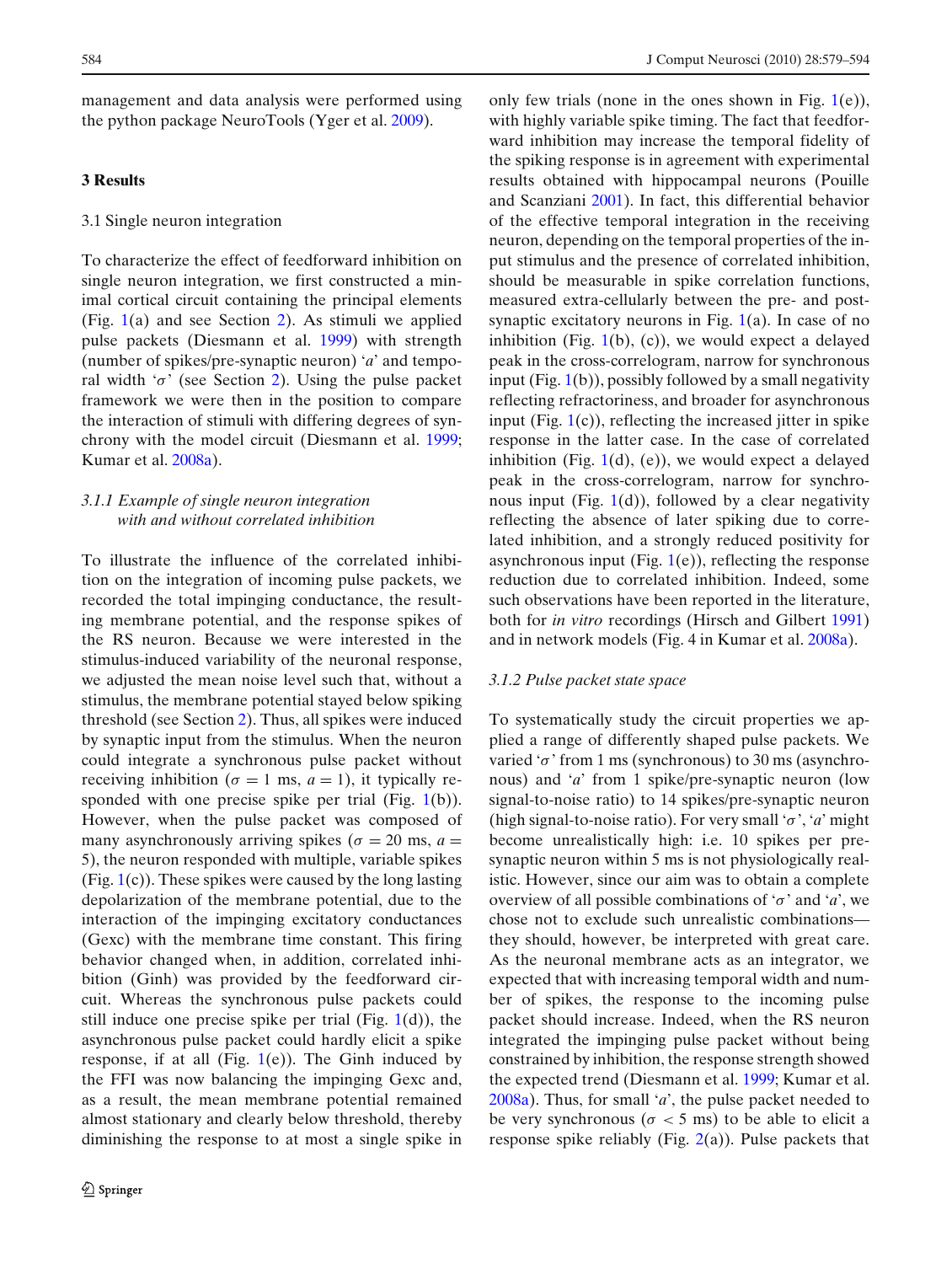

**Fig. 2** Sparse and precise coding by effective FFI. (**a**) Response strength when pulse packets of various parameters are integrated in the absence of inhibition. Responses < 0.1 spikes/stimulus are shown as white entries in (**a**)–(**f**). (**b**) Response timing precision of the responses in the absence of inhibition. (**c, d**) With FFI, with the excitatory synaptic weight onto the FS neurons and RS neurons both 1 nS, the FS induced ineffective inhibition.

(**e, f**) With the excitatory weight onto FS 3.5 nS, inhibition was more effective and suppressed the responses to asynchronous inputs. (**g**) Probability of response strengths. Correlated inhibition suppressed dense responses. (**h**) Probability of response timing precision. Effective inhibition increased the probability of precise responses, whereas ineffective inhibition failed to do so

were either not synchronous or strong enough failed to elicit response spikes altogether (responses <0.1 spikes/stimulus are shown as white entries in Fig.  $2(a)$  $2(a)$ – (f)). With increasing '*a*', even larger ' $\sigma$ ' could induce a response, often in the form of multiple spikes. The temporal precision was highest for synchronous pulse packets, i.e. with small ' $\sigma$ ' (Fig. [2\(](#page-6-0)b); Mainen and Sejnowski [1995](#page-14-0); Diesmann et al. [1999\)](#page-13-0). For asynchronous inputs (large  $\sigma$ ), the timing of response spikes was more variable, as the background noise had more time to interact with the less transient input.

When the RS neuron received correlated inhibition together with the excitation (FFI), the state space changed considerably, with the change stronger for less synchronous input (i.e. going towards the right in the panels in Fig. [2\)](#page-6-0), especially in the case of effective inhibition. As mentioned in Section [2.1,](#page-2-0) an effective FFI requires that the FS neuron already spikes for smaller stimulus input than the RS neuron. To test whether this is indeed the case, we simulated the same state space for two different values of *gexc*−*inh* (1 and 3.5 nS).

<span id="page-6-0"></span>First, we studied a case where RS and FS neurons received the same amount of conductances from the pre-synaptic population (*gexc*−*inh* = 1 nS). Under this condition, the response rate was considerably reduced (Fig. [2\(](#page-6-0)c)). Nevertheless, FFI could not effectively and fully prevent the spiking response to asynchronous pulse packets (large  $\sigma$ ), because RS and FS neurons reached threshold at about the same input strength. The remaining RS spike times were again variable  $(Fig. 2(d)).$  $(Fig. 2(d)).$  $(Fig. 2(d)).$ 

Increasing *gexc*−*inh* to 3.5 nS (Cruikshank et al[.](#page-13-0) [2007](#page-13-0)) induced a clearly more effective FFI. The responses to asynchronous pulse packets were now suppressed (large white area in Fig. [2\(](#page-6-0)e) for large  $\sigma$ ), whereas a synchronous input could still elicit a spike response (Fig. [2\(](#page-6-0)e), small  $\sigma$ ). However, the response magnitude was also reduced for more synchronous inputs, as the RS neuron could not fully integrate the excitatory input, except for the most synchronous case ( $\sigma = 1$ ). The temporal precision showed a similar trend as before, however, by effectively suppressing the responses to less transient inputs, the FFI increased the overall temporal precision of the response (Fig.  $2(f)$  $2(f)$ ).

In summary, correlated excitation and inhibition, such as induced by FFI, changes dynamically the effective integration behavior of the neuron. The small time lag between the incoming excitation and inhibition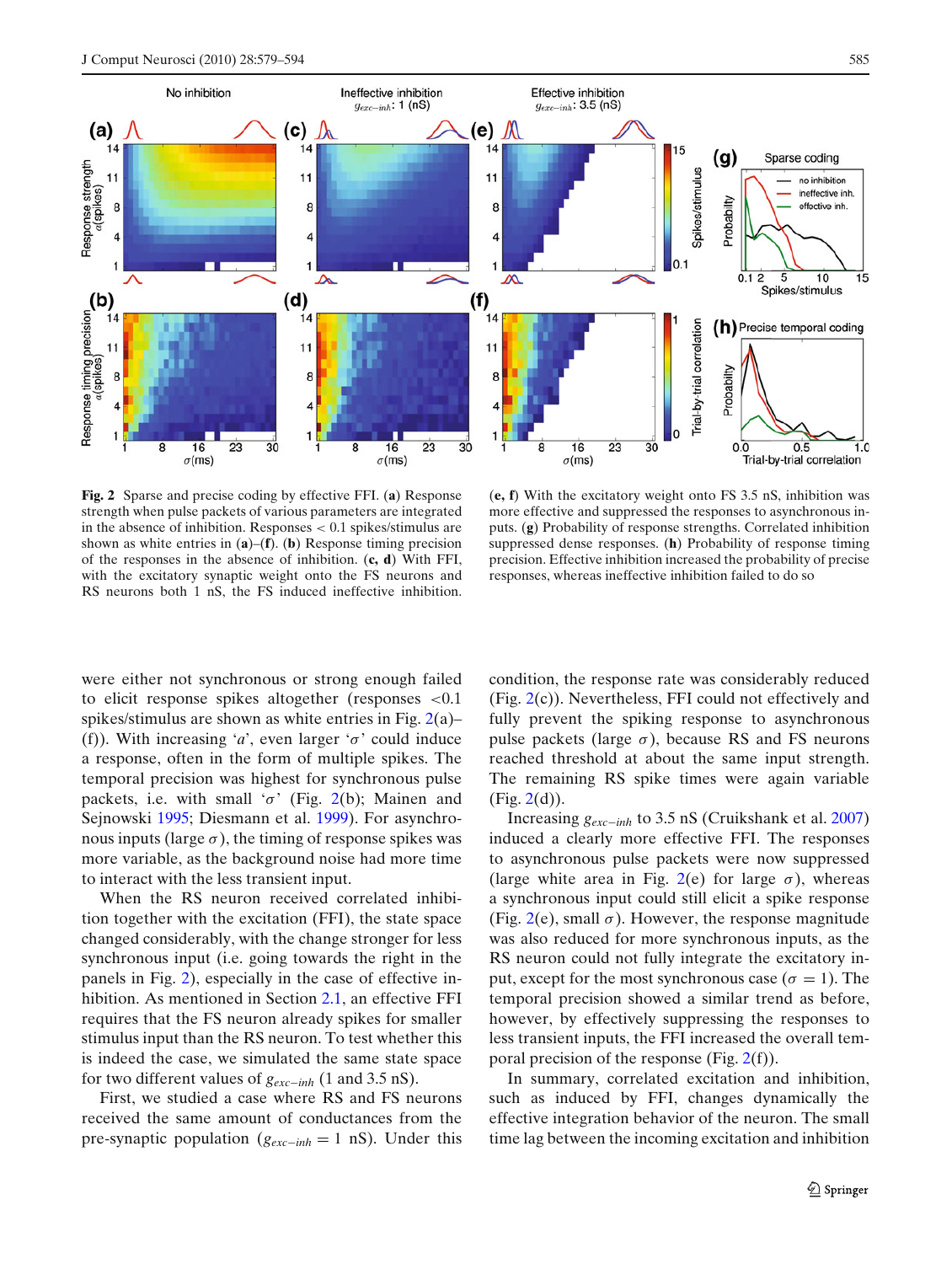results in high-pass filtering properties and, thus, lowers the effective membrane time-constant. Therefore, only synchronous inputs can reach threshold. These synchronous inputs induce only few (i.e. sparse) but highly precise response spikes. In addition, by reducing multiple spiking, effective FFI renders the responses to become even more sparse, such that the response often contains only one spike (Fig.  $2(g)$  $2(g)$ ). By contrast, without correlated inhibition, asynchronous inputs reached threshold and induced multiple threshold crossings (Fig.  $2(g)$  $2(g)$ ), resulting in dense and temporally imprecise spike responses (Fig.  $2(h)$  $2(h)$ ).

# 3.2 Signal propagation through feedforward networks (synfire chains)

Next, we studied how the FFI affects the signal propagation through a feedforward network architecture, often called a synfire chain. Synfire chains are known to have a stable fix-point (Diesmann et al[.](#page-13-0) [1999](#page-13-0)) at small ' $\sigma$ ', with the basin of attraction (BOA) spanning a wide range of pulse packet parameters. Whereas 'σ' has to be small at small '*a*', it can become wider with increasing '*a*' (Diesmann et al[.](#page-13-0) [1999\)](#page-13-0), introducing serious problems for the stability of the ground state of the feedforward network: synchronous activity can be spontaneously induced by random fluctuations of background activity or by a stimulus induced rate increase (Tetzlaff et al[.](#page-15-0) [2002\)](#page-15-0).

In the previous section we argued that effective FFI induces an increased selectivity for synchronous inputs. We therefore predicted that embedding FFI into feedforward networks could stabilize the ground state of such networks. To study the effect of FFI onto the signal propagation, we constructed a synfire chain embedding inhibitory populations within each group to generate local FFI connections within each of them (Fig.  $3(a)$  $3(a)$ ; see Section [2\)](#page-2-0).

# *3.2.1 FFI shapes the selectivity of synfire chains*

The FFI had differential effects on the synfire dynamics, depending on the parameters of the pulse packet. When the pulse packet presented to the first group was synchronous (small  $\sigma$ , 1 ms; *a*, 1 spike), the synfire chain propagated it both with and without correlated Ginh (Figs.  $3(b, d)$  $3(b, d)$ ). In either case, the pulse packet was strong and precise enough to elicit spikes in enough neurons of the first group, such that, in turn, it could activate the next group, and reach the BOA, rapidly converging into the fix-point. However, when the pulse packet was asynchronous (large  $\sigma$ , 20 ms) and stronger (larger *a*, 5 spikes), resembling asynchronous rate input,

the FFI had a strong effect. Without correlated Ginh, the rate input resulted in an elevated firing rate in the neurons of the first group (Fig.  $3(c)$  $3(c)$ ), which was high enough to fall into the BOA and, hence, to synchronize over subsequent groups. By contrast, the FFI prevented strong spiking responses in the first group (Fig.  $3(e)$  $3(e)$ ), thereby prohibiting asynchronous inputs from inducing synchronous activity to propagate in subsequent groups.

To assess the change of the BOA upon incorporating FFI into the chain, we again scanned a parameter range of the pulse packets similar to the one used in the Section [3.1.](#page-5-0) Without FFI, the ' $\sigma$ ' for which one can detect a synfire chain propagation in the last group depended on the number of input spikes (Fig.  $4(a)$  $4(a)$ ). The direction and length of the arrows at any particular position represent the direction and strength of the local activity gradient, i.e. how, on average, a pulse packet starting at this position is transformed into a pulse packet in the subsequent neuron group in the feedforward chain (as in Diesmann et al[.](#page-13-0) [1999](#page-13-0)). The blue line shows the separatrix between failure and successful propagation (see Section [2\)](#page-2-0). Already with one spike in each neuron of the pre-synaptic population, the stimulus could propagate through the network. This low activation threshold is not surprising as the membrane potentials are close to threshold. Embedding FFI into the synfire chain resulted in a change of the BOA. Pulse packets that could elicit synfire activity without FFI now failed to do so (Fig. [4\(](#page-9-0)b)). Thus, the synfire chain with FFI was more selective than without FFI, as it was activated by fewer combinations of pulse packet parameters. To study the effect of the different temporal delays between excitation and inhibition (delay*ing*−*exc*), we varied the synaptic delay from 2 ms to 8 ms (2 ms was the default value, see Section [2\)](#page-2-0). Since the delay regulates the integration window of the RS neurons, it also controls the selectivity of the synfire chain. To test this, we calculated again the separatrix between failure and successful propagation for each delay value (Fig.  $4(c)$  $4(c)$ ; see Section [2\)](#page-2-0). At 2 ms delay, activation of the synfire chain was only possible for sufficiently large '*a*' at very small 'σ'. Increasing the delay*inh*−*exc* resulted in a widening of the integration window and, thereby, in a reduction of the selectivity (Fig.  $4(c)$  $4(c)$ ). The input selectivity of the synfire chain is critical when one wants to embed multiple chains in a network. Without FFI, the probability of falling into the BOA is higher, and the synchronization process over subsequent groups will ensure stable propagation, even for asynchronous input, see also (Kumar et al[.](#page-14-0) [2008a](#page-14-0)). By contrast, with FFI, the propagation of spiking activity along the feedforward chain is restricted to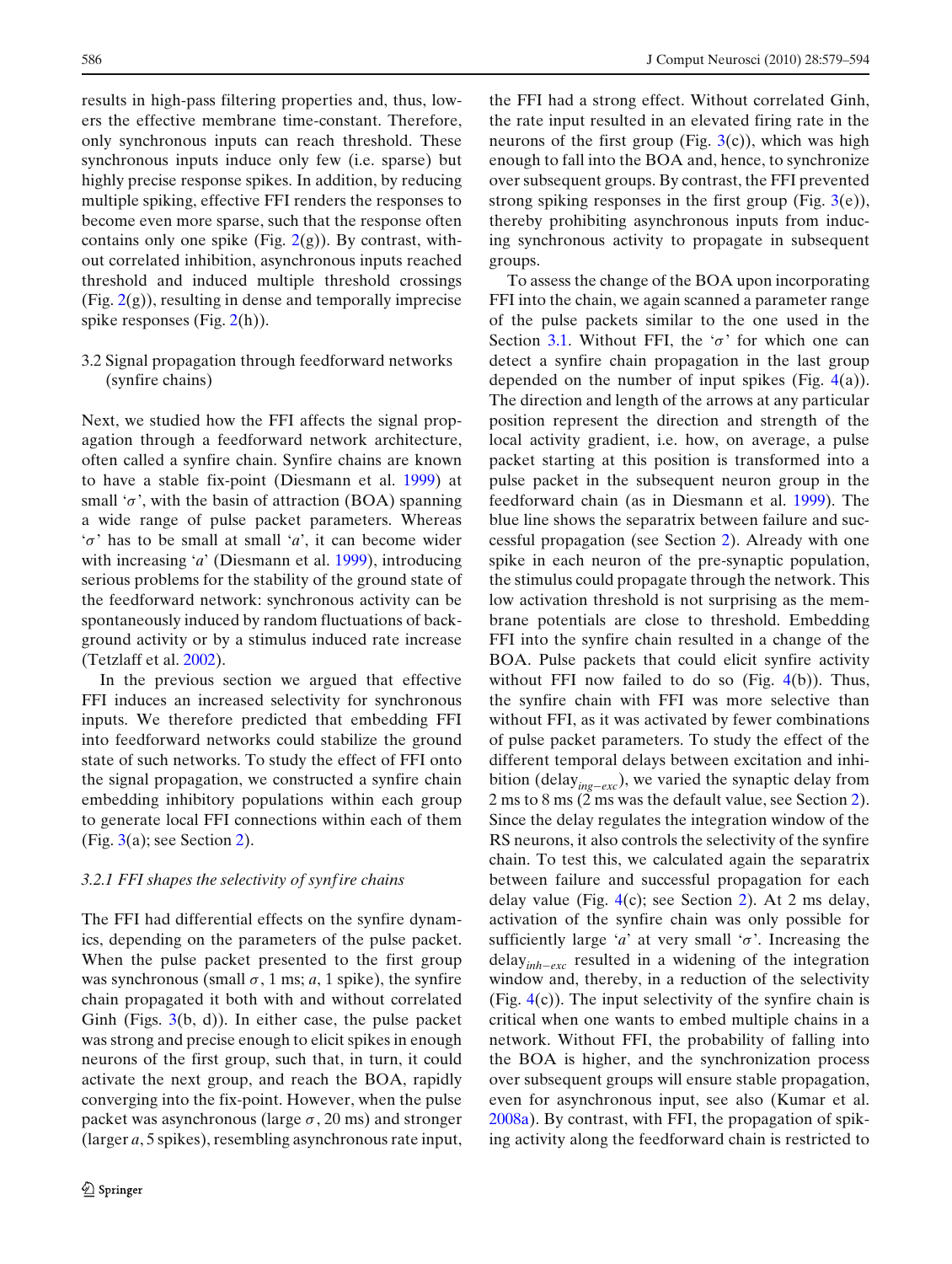

**Fig. 3** Conditions for signal propagation through a feedforward network with correlated inhibition. (**a**) Model of a feedforward network with correlated inhibition induced by FFI. (**b**) Signal propagation of a synchronous input through the network when each group projects only onto the RS population of the following group. Due to the instability of the ground-state of purely excitatory feedforward networks (Tetzlaff et al[.](#page-15-0) [2002](#page-15-0)), transient random fluctuations in the asynchronous background activity may occasionally induce spontaneously propagating synchrony,

as can be observed here some 50 ms before the stimulus onset. (**c**) Propagation of an asynchronous input through the same network. The asynchronous input induced elevated firing rates in the first groups. However, the activity rapidly synchronized over subsequent groups. (**d**) Propagation of synchronous input was hardly affected by correlated inhibition, induced by including the FS neurons in the target population of the successive group. (**e**) FFI in the feedforward network prevented asynchronous inputs from inducing synchronous activity in subsequent groups

synchronous pulse packets, with the required degree of synchrony being determined by the delay between excitation and inhibition in the FFI.

# 3.3 Stability of random recurrent networks

<span id="page-8-0"></span>A common model of the cortical architecture is the randomly connected recurrent network (Fig.  $5(a)$  $5(a)$ ). Its dynamical states have been well studied (Brune[l](#page-13-0) [2000;](#page-13-0) Kumar et al[.](#page-14-0) [2008b\)](#page-14-0) and can be categorized, depending on the regularity of the single neuron spike trains (regular 'R' or irregular 'I') and on the synchrony across neurons (synchronous 'S' or asynchronous 'A'). Spontaneous *in vivo* activity is best described by the asynchronous irregular state (AI), even though high correlations between spatially close neurons have been reported both in *in vivo* recordings from cortex (Lampl et al[.](#page-14-0) [1999](#page-14-0); Okun and Lamp[l](#page-14-0) [2008;](#page-14-0) Smith and Koh[n](#page-14-0) [2008](#page-14-0)) and in theoretical studies on network models with distance-dependent connectivity (e.g. Mehring et al[.](#page-14-0) [2003](#page-14-0)). In random networks, the AI state is only possible in a restricted parameter regime, such that the network evolves towards a synchronous state for most parameter values considered. Also, stable propagation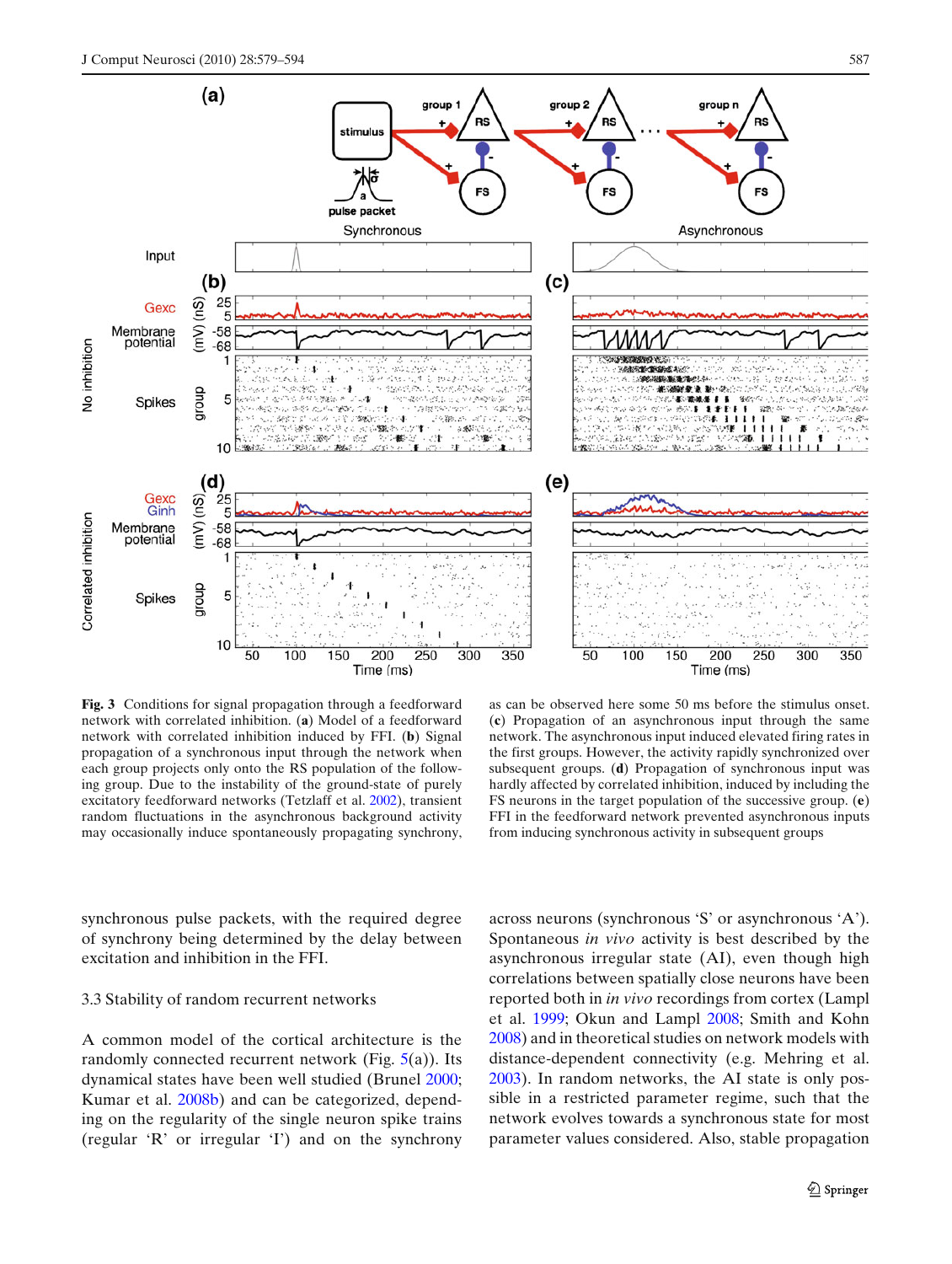

**Fig. 4** Correlated inhibition shapes selectivity of feedforward networks. (**a**) Basin of attraction (BAO) when excitation can be integrated, without being constrained by inhibition. *Arrows* represent the local evolution of the pulse packet parameters 'a' and 'σ', i.e. how, on average, a pulse packet starting at this position is transformed into a pulse packet in the subsequent neuron group in the feedforward chain (as in Diesmann et al[.](#page-13-0) [1999\)](#page-13-0). The green

marker represents the synfire attractor, the red marker indicates the case when no event could be detected in the last group. The BOA for the feedforward network without inhibition is large. (**b**) Including FFI in the feedforward network changes the BOA. Only synchronous inputs can propagate through the network. (**c**) The temporal delay between Gexc and Ginh controls the selectivity of the feedforward network

of synfire activity is easier in AI type background activity than in synchronous network states (Kumar et al[.](#page-14-0) [2008a](#page-14-0)).

In blocking experiments using bicuculline to prevent GABA-ergic inhibition, (Hirsch and Gilber[t](#page-14-0) [1991](#page-14-0)) showed that responses to electrical stimuli became





<span id="page-9-0"></span>**Fig. 5** Stability of recurrent random networks by effective inhibition. (**a**) Model of recurrent cortical random network. (**b**) Spiking activity of the network with ineffective inhibition (*gexc*−*inh* = 1 nS). The network shows population wide synchronous events. (**c**) With effective inhibition (*gexc*−*inh* = 3.5 nS), the network is stable and shows asynchronous irregular (AI) activity. (**d–f**) Characterization of the network states with ineffective inhibition

as a function of G and ν*ext*. (**g–h**) Likewise, characterization of the network states with effective inhibition. (**d**, **g**) Firing rate. (**e**, **i**) Synchrony. (**f**, **h**) Irregularity. *White labels* in panels (**d**) and (**g**) exemplarily indicate prototypical network states—further explanation in the main text. Note that for the CV measurement we set a minimum of 10 spikes per trial; data that remained below that number are shown as *white entries* in (**f**) and (**h**)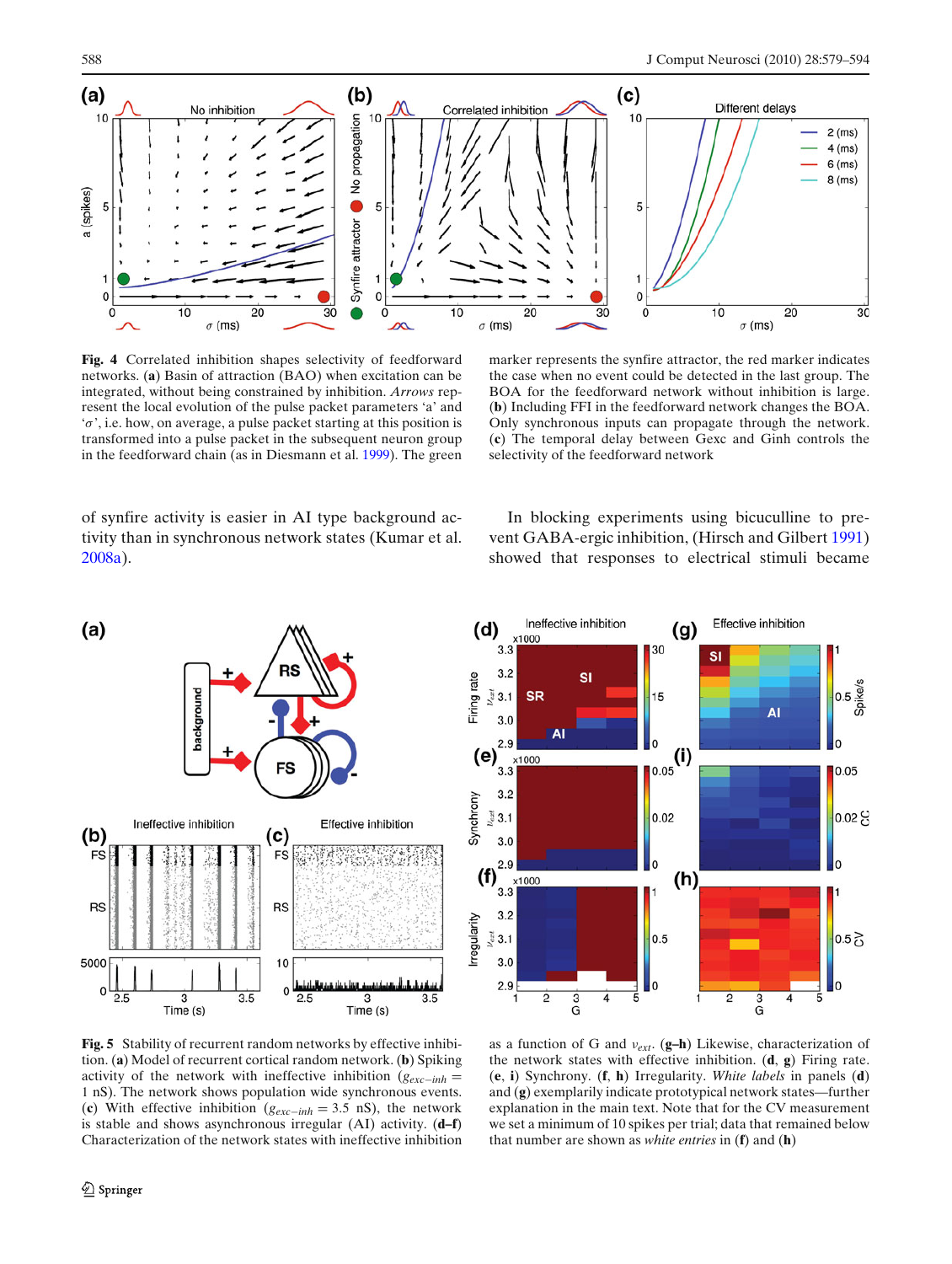**Fig. 6** Signal-to-noise level in embedded feedforward networks depends on efficacy of inhibition. (**a**) Model of locally connected random network with embedded signal path. (**b**) Spiking activity of recurrent network with embedded signal path with ineffective inhibition  $(g_{exc-inh} = 1 \text{ nS},$  $v_{ext} = 3,000$ . (**c**) Spiking activity with effective inhibition ( $g_{exc-inh}$  = 3.5 nS, ν*ext* = 3,000). (**d**) Spiking activity in the background RS neurons (RS*bkg*) and in the RS neurons of the last group of the signal path (RS*sp*) in both network configurations



unstable and resulted in a burst of activity. This suggests that inhibition is crucial in preventing runaway excitatory processes and, hence, can increase the stability of the cortical network.

To show that effective FFI not only results in sparse and precise responses in simple circuits, but can also help stabilizing a recurrent network, we constructed a random recurrent network (see Section [2\)](#page-2-0) and studied its state space. Usually the parameters that are used to study the dynamical states of random networks are the rate  $(v_{ext})$  of the external inputs (typically modeled by poisson processes) and the relative strength of the inhibition  $(G)$ . The excitatory synaptic strength is assumed identical for both RS and FS neurons. To test the stabilizing effect of effective FFI in recurrent networks, we increased the synaptic strength from RS onto FS neurons (*gexc*−*inh*) by a factor of 3.5 (Povysheva et al[.](#page-14-0) [2006](#page-14-0); Cruikshank et al[.](#page-13-0) [2007\)](#page-13-0), in the same manner as in the previous section. We found that, indeed, increasing *gexc*−*inh* had a stabilizing effect on the recurrent network dynamics. Thus, with a parameter combination of 'ν*ext*' and 'G' at which a classical network (*gexc*−*inh* = 1 nS) exhibits population wide synchronizations (Fig.  $5(b)$  $5(b)$ ), a network with effective inhibition (*gexc*−*inh* = 3.5 nS) showed a stable AI state (Fig.  $5(c)$  $5(c)$ ). To further characterize the effect of the effective inhibition over a wide parameter space, we then studied the ν*ext*-*G* state-space

for both a classical random network (*gexc*−*inh* = 1) and an enhanced FS network (*gexc*−*inh* = 3.5). The classical random network exhibited the expected dynamical states (Brune[l](#page-13-0) [2000;](#page-13-0) Kumar et al[.](#page-14-0) [2008b](#page-14-0)), indicated here by white labels in Fig. [5\(](#page-9-0)d): with increasing ν*ext*, the mean firing rate increased (Fig.  $5(d)$  $5(d)$ ) and, depending on *G*, the network exhibited the various states regarding population synchrony (Fig.  $5(e)$  $5(e)$ ) and spiking irregularity (Fig.  $5(f)$  $5(f)$ ). Note that for the CV measurement we set a minimum of 10 spikes per trial (Nawrot et al[.](#page-14-0) [2008](#page-14-0)) (see Section [2\)](#page-2-0); data that remained below that number are shown as white entries in Fig. [5\(](#page-9-0)f) and (h).

For small *G*, increasing ν*ext* resulted in synchronous and regular (SR) spiking activity. With increasing *G*, the responses became more irregular (Fig.  $5(f)$  $5(f)$ ), however, for most of the tested ν*ext* they remained synchronous (SI). Only for small external input ν*ext*, the network showed AI type activity.

<span id="page-10-0"></span>By contrast, the state space of the enhanced FS network changed drastically. Although the mean firing rate increased with ν*ext* (Fig. [5\(](#page-9-0)g)), it remained quite low compared to the classical network (Fig. [5\(](#page-9-0)d)). The recurrent network now was much more stable and did not elicit a population wide synchronization at parameter combinations which did induce those in the classical network (compare Fig.  $5(e)$  $5(e)$ , (i)). A similar effect was observed for the irregularity of the single neuron spike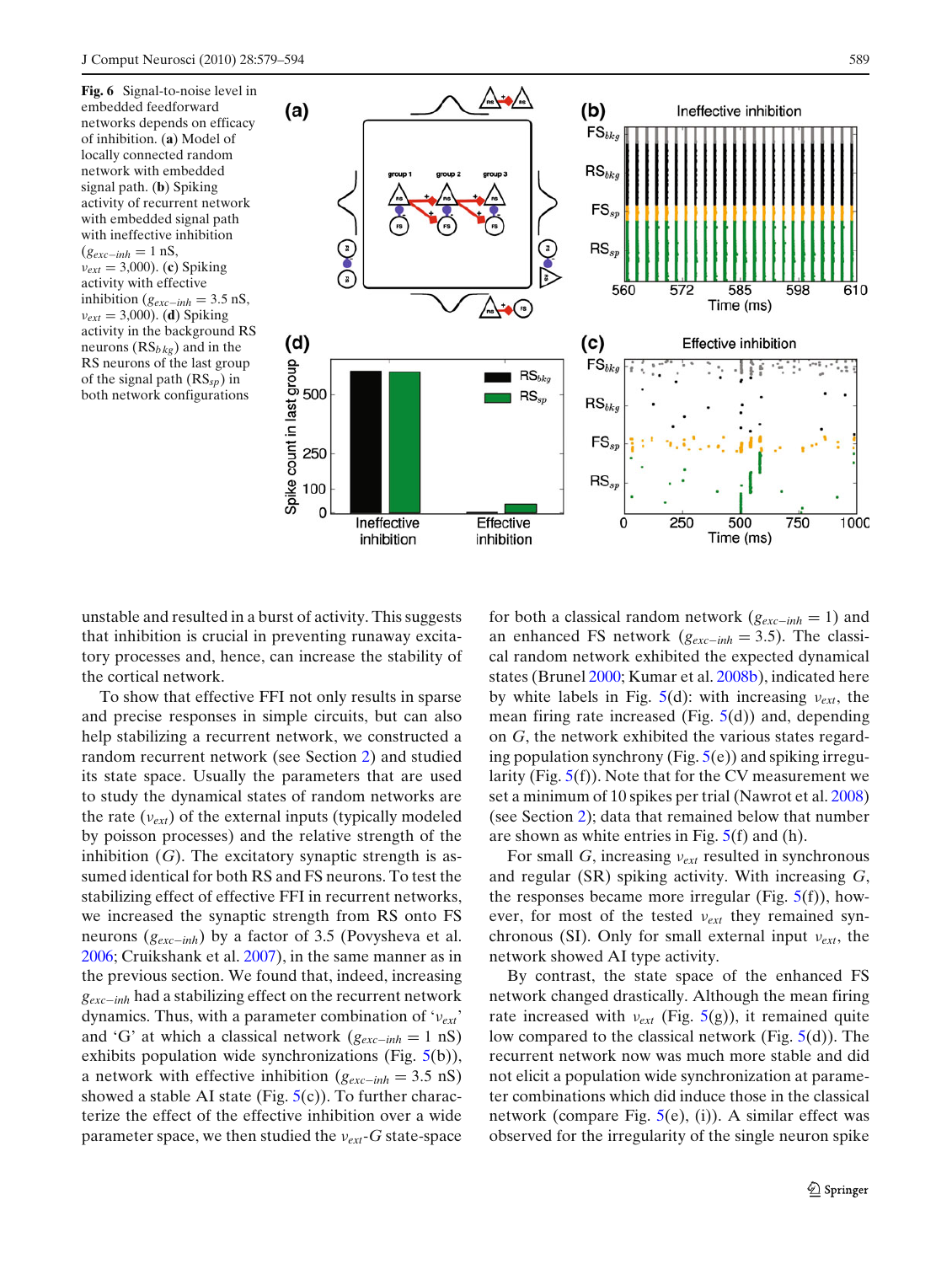trains (compare Fig.  $5(f)$  $5(f)$ , (h)). Thus, due to this large increase in stability, the parameter regime for which the network could sustain AI type activity was vastly increased, now covering most of the state space (compare positions of white labels in Figs.  $5(d, g)$  $5(d, g)$ ).

3.4 High signal-to-noise level in embedded feedforward network with effective inhibition

It has been previously shown that propagation of synchrony in embedded feedforward networks is more robust when the embedding recurrent network is in a low rate, low synchrony AI-regime (Kumar et al[.](#page-14-0) [2008a](#page-14-0)). To test whether effective inhibition, both at the global network level and as FFI in the feedforward network, results in a substrate that supports the propagation of synchrony, we embedded a feedforward network composed of three groups as a signal path into the recurrent background network. As recurrent background network we used a locally connected random network (Kumar et al[.](#page-14-0) [2008a](#page-14-0); Mehring et al[.](#page-14-0) [2003](#page-14-0)) which represents a cortical sheet of about  $1 \times 1$  mm (Fig.  $6(a)$  $6(a)$ ; see Section [2\)](#page-2-0). We then compared the quality of signal propagation in the network with and in one without effective inhibition. For this we choose a ν*ext* value which resulted in a synchronous state of the background network in the case of ineffective inhibition  $(v_{ext} = 3,000)$ . *G* was set to 2, such that the inhibitory synapses had the same value as in the first two sections. We then applied a pulse packet stimulus ( $\sigma = 1$  ms,  $a =$ 1 spike) to the first group of the embedded feedforward network. The quality of signal propagation was assessed by analyzing the spiking activity of the 100 RS neurons in the last group (signal, RS*sp*) and 100 RS neurons randomly chosen from the background network (noise,  $RS<sub>bkg</sub>$ ). We made sure that none of the 100 RS neurons of the last group were among the 100 randomly chosen RS background neurons. We then estimated the spike count in a small time window (4 ms) around the expected time of arrival of the propagating pulse packet in the last group. We expected that the signalto-noise level would depend on the state of the background network (Kumar et al[.](#page-14-0) [2008a](#page-14-0)). With ineffective inhibition, the recurrent network could sustain a high rate and high synchrony regime (Fig.  $6(b)$  $6(b)$ , note that for illustrative purposes only a subset of RS and FS neurons in the background (RS*bkg*, black; FS*bkg*, gray) is shown. The number of neurons was set to be the same as in the signal path (RS*sp*, green; FS*sp*, orange). Activating the signal pathway in such a state gave rise to a signal that was very difficult to distinguish from the dominant background activity (Fig.  $6(b)$  $6(b)$ ). Figure  $6(b)$ shows a 50 ms time-window around the expected arrival

time (583 ms) of the pulse packet in the last group. By contrast, with effective inhibition the same combination of ν*ext* and *G* induced only a low rate regime, with only occasionally a very partial and short-lasting synchronization among a small fraction of the neurons (Fig.  $6(c)$  $6(c)$ ). Here, the start of the signal and its propagation through the groups is easily discernible (please note that the time axis was changed from Fig. [6\(](#page-10-0)b) to Fig. [6\(](#page-10-0)c) to show the successful propagation from group 1 to group 3). The activity in the  $FS_{bkg}$  during the signal propagation is the so called after-activity or halo (Kumar et al[.](#page-14-0) [2008a\)](#page-14-0). Here the traveling pulse packet excites the neighborhood of a group after one synaptic delay. Due to the rather low number of FS neurons in this study many FS neurons were affected by the halo. Comparing the spike counts in the background and in the last group measures the state dependent quality of signal propagation. In the case of ineffective inhibition, the spiking activity in the last group was controlled by the background network (Fig.  $6(b)$  $6(b)$ , (d)). In this situation, it was not evident whether or not a signal arrived in the last group. This changed clearly with effective inhibition. Now the recurrent network was much more stable, providing a substrate in which synchronous spiking activity propagates more robustly. The background activity was low and the signal in the last group could be read out easily (Fig.  $6(c)$  $6(c)$ , (d)).

#### **4 Discussion**

We characterized the consequences of correlated and lagged inhibition, as implemented by the feedforward inhibition scheme, on different network scales.

At the single neuron level, we found that feedforward inhibition changes the effective integration behavior of the neuron, such that only transient inputs can induce spiking. The main critical parameter to induce effective and correlated inhibition was the stronger unitary synaptic weight onto FS neurons, consistent with biological findings (Cruikshank et al[.](#page-13-0) [2007\)](#page-13-0). It is known that neurons respond more precisely to transient inputs (Mainen and Sejnowsk[i](#page-14-0) [1995](#page-14-0)). The imprecision is related to the membrane potential variability just prior to the spike (Tiesinga et al[.](#page-15-0) [2008\)](#page-15-0). The FFI architecture used here ensures that the amount of inhibition balances the amount of excitation (Wehr and Zado[r](#page-15-0) [2003](#page-15-0)). As a result, the mean membrane potential is below threshold, such that spikes are mainly driven by transient fluctuations (the fluctuation-driven regime: Shadlen and Newsom[e](#page-14-0) [1994](#page-14-0), [1998](#page-14-0); Kuhn et al[.](#page-14-0) [2004\)](#page-14-0). In the present study all synapses were static. However,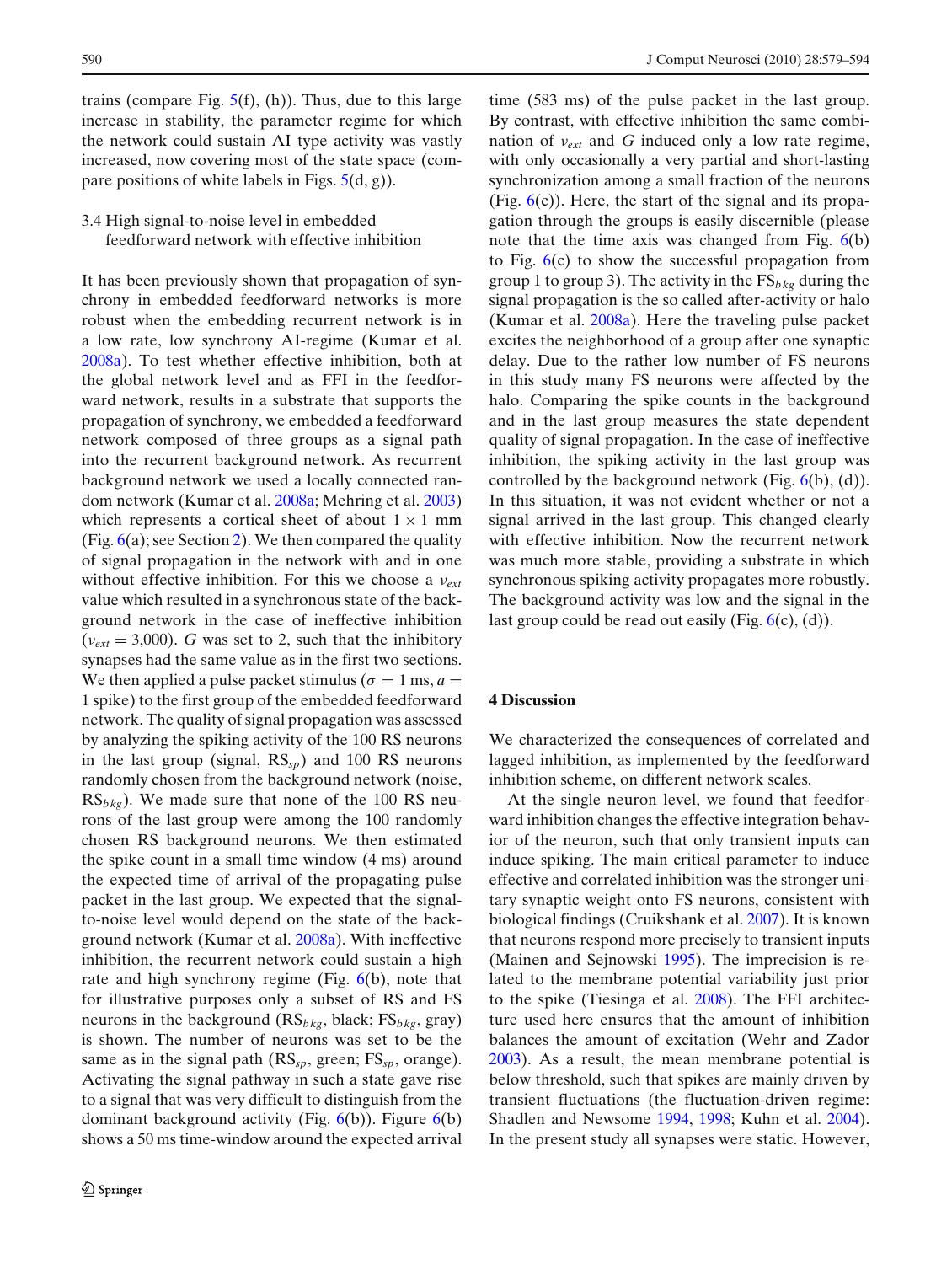it has been shown that this precise balance is also maintained when the synapses show depressing dynamics (Higley and Contrera[s](#page-14-0) [2006](#page-14-0)). That such gain control can indeed result in sparse responses over a wide range of input intensities has been already demonstrated in a model of the olfactory system (Assisi et al[.](#page-13-0) [2007\)](#page-13-0). In the visual system, balancing feedforward inhibition was proposed as a candidate mechanism to explain the invariant orientation tuning observed with drifting gratings (Troyer et al[.](#page-15-0) [1998](#page-15-0)). Interestingly, it was shown *in vivo* (Marre et al[.](#page-14-0) [2005](#page-14-0); Haider et al[.](#page-13-0) [2010](#page-13-0)) and in a model of the early visual system (Kremkow et al[.](#page-14-0) [2008b\)](#page-14-0) that conductances are indeed correlated during natural viewing. In the model, the correlation of the conductances was related to the correlation of the contrast polarity in the receptive fields of cortical layer 4 neurons. Thus, FFI not only controls the sparseness, but also induces basic functional properties in thalamic input receiving neurons in the cortex.

In recurrent networks, an effective synaptic connection from excitatory for inhibitory neurons drastically increased the network stability. The same network, which exhibited unstable synchronous states, showed stable AI type activity when effective inhibition was present. It was recently shown that the conditions for signal propagation through feedforward networks embedded in a recurrent network, depend on the activity state of the embedding network (Kumar et al[.](#page-14-0) [2008a\)](#page-14-0). In that study, synchrony could optimally propagate in an AI activity state, although successful propagation was also possible in more synchronous states. By contrast, asynchronous rate inputs could not propagate, because of the synchronizing effect of the feedforward network. This property introduces a problem for the selectivity of the feedforward network. High background activity can de-stabilize the ground state by spontaneously activating the feedforward network by random activity transients and, thereby, create a false-positive response (Tetzlaff et al[.](#page-15-0) [2002](#page-15-0)). We have shown here how incorporating inhibition into the feedforward network can solve this problem. The correlated inhibition drastically changed the conditions for propagating signals through the feedforward network. Synchronous inputs to the first group could propagate with or without correlated inhibition. However, strong asynchronous inputs such as those inducing propagation dynamics in a synfire chain without FFI, failed to do so with FFI, thereby increasing the selectivity of the chain. Similar findings were recently reported by Vogels and Abbot[t](#page-15-0) [\(2009\)](#page-15-0). These authors studied rate propagation from one sender group through a receiver group. Similar to the architecture used here, the receiving group consisted of excitatory and inhibitory neurons, thus excitation and inhibition were balanced in the receiving group. The authors showed that in this configuration, rates could not propagate through the receiving group. Only when the gain of the inhibitory neurons was reduced, such that excitation was no longer balanced by inhibition, the firing rate in the receiving neurons could be elevated. Only at stimulus onset, when responses were more synchronized, the receiving group responded transiently, thus confirming our results.

Interestingly, the integration time window, that is shaped by the time lag between excitation and inhibition, controlled the selectivity of the synfire chains. Thereby, this parameter gives the possibility to dynamically regulate the signal flow in cortical networks as it can be controlled by delaying or advancing the spiking of the inhibitory neurons. We have shown that recurrent networks with effective inhibition provide a substrate in which synchronous spiking activity propagates more robustly. The stabilizing effect of the effective inhibition results in low rate background regimes in which synchrony can propagate through an embedded signal path and be easily detected in later groups (Kumar et al[.](#page-14-0) [2008a](#page-14-0)). Thus, effective inhibition, both on the global scale and in the signal path, facilitates the propagation of synchrony. The two observations, that effective inhibition in the random network results in asynchronous low rate activity, while effective FFI in the signal path induces selectivity for synchronous inputs, may seem contradictory at first sight. However, the difference is that the response of the embedding network reflects the overall dynamical behavior of the system, whereas the feedforward network rather demonstrates signal propagation through a structured network. In the case of the random network, effective inhibition prevents run-away excitatory processes and, thus, stabilizes the system. In the feedforward network, FFI induces the short integration time window and, thereby, makes the transmission more selective.

Furthermore, it was shown that classical feedforward networks, which share a minimum number of group members by coexisting in the same cortical network space, may interact and activate each other (Kumar et al[.](#page-14-0) [2008a](#page-14-0)). This mutual activation is an interesting concept for compositionality (Abeles et al[.](#page-13-0) [2004;](#page-13-0) Schrader et al[.](#page-14-0) [2007](#page-14-0)). However, it necessitates that the mutual activation is selective, such that many feedforward networks can coexist in the same cortical network, in a stable manner and without necessarily activating each other by undesired cross-talks. In this context, embedded FFI could increase the memory capacity, i.e. the number of possible chains that can be embedded in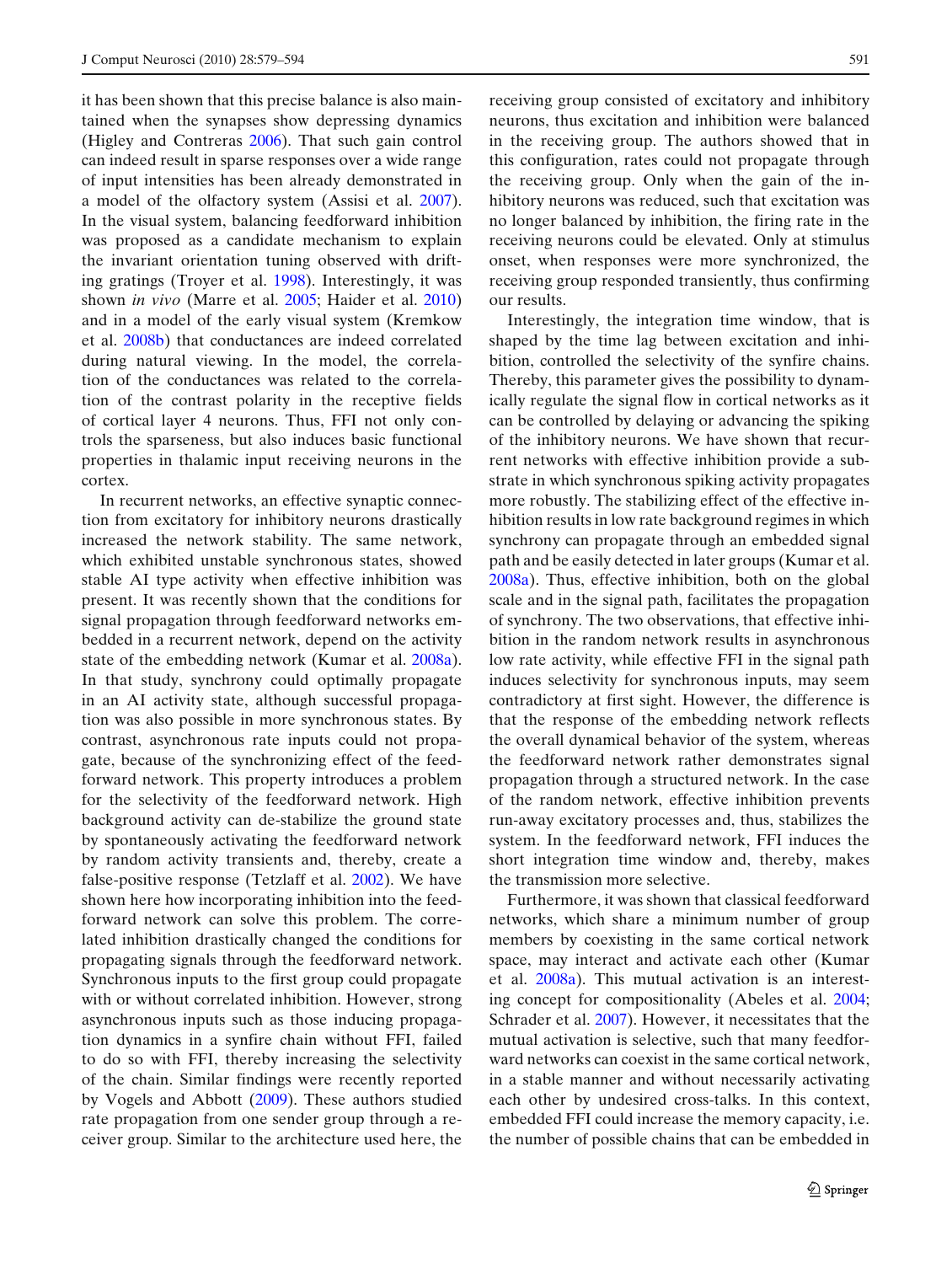the network. More work, however, is needed to clarify how, or indeed whether, such synfire dynamics can support computation in cortical networks.

Our goal was to investigate how a balanced sequence of excitation and inhibition can shape spikepattern output in sensory cortical neurons and help in transmitting this information in a reliable manner. We investigated this at different scales (single neurons and different network configurations) and showed that balanced sequences are helpful in propagating information along multiple processing stages. Moreover, it has been suggested that such balanced sequences may help in processing sensory information and improving detection and discrimination performance. For instance, it was shown that such excitation/inhibition sequences may produce a computationally efficient neural code in the visual system, latency rank order coding (Delorm[e](#page-13-0) [2003](#page-13-0)). This opens the possibility for future investigations into its functional role when the incoming flow is modulated by local oscillatory activity and top-down inputs (see Tiesinga et al[.](#page-15-0) [2008](#page-15-0)).

# **5 Conclusion**

In summary, the reported results add evidence that correlated excitation and inhibition found *in vivo* are important for computational processes in cortical circuits. In particular, our study suggests that the brain takes advantages of a simple architecture to filter, process and propagate synchronous events in complex networks. By investigating how these properties are important in a more functional context, such as processing in the visual system (Kremkow et al[.](#page-14-0) [2008b\)](#page-14-0), future work will be able to address the functional impact of such architecture onto the dynamics of information processing.

**Acknowledgements** For helpful discussions we thank Yves Fregnac and Arvind Kumar, the latter also for his careful reading of the manuscript. We thank the reviewers for helpful suggestions. This work was supported by the German Federal Ministry of Education and Research (BMBF grant 01GQ0420 to BCCN Freiburg), by the German Research Council (DFG SFB-780), by the CNRS and the 6th RFP of the EU (grant no. 15879- FACETS).

# **References**

- Abeles, M. (1991). *Corticonics: Neural circuits of the cerebral cortex*. Cambridge University Press.
- <span id="page-13-0"></span>Abeles, M., Hayon, G., & Lehmann, D. (2004). Modeling compositionality by dynamic binding of synfire chains. *Journal of Computational Neuroscience, 17*(2), 179–201.
- Aertsen, A., Diesmann, M., & Gewaltig, M.-O. (1996). Propagation of synchronous spiking activity in feedforward neural networks. *Journal of Physiology (Paris), 90*(3–4), 243–247.
- Assisi, C. G., Stopfer, M., Laurent, G., & Bazhenov, M. (2007). Adaptive regulation of sparseness by feedforward inhibition. *Nature Neuroscience, 10*(9), 1176–1184.
- Atallah, B. V., & Scanziani, M. (2009). Instantaneous modulation of gamma oscillation frequency by balancing excitation with inhibition. *Neuron, 62*(4), 566–577.
- Aviel, Y., Mehring, C., Abeles, M., & Horn, D. (2003). On embedding synfire chains in a balanced network. *Neural Computation, 15*(6), 1321–1340.
- Brémaud, A., West, D. C., & Thomson, A. M. (2007). Binomial parameters differ across neocortical layers and with different classes of connections in adult rat and cat neocortex. *Proceedings of the National Academy of Sciences of the United States of America, 104*(35), 14134–14139.
- Braitenberg, V., & Schüz, A. (1991). *Cortex: Anatomy of the cortex: Statistics and geometry*. Springer.
- Brunel, N. (2000). Dynamics of sparsely connected networks of excitatory and inhibitory spiking neurons. *Journal of Computational Neuroscience, 8*(3), 183–208.
- Bruno, R. M., & Sakmann, B. (2006). Cortex is driven by weak but synchronously active thalamocortical synapses. *Science, 312*(5780), 1622–1627.
- Buzsáki, G. (1984). Feed-forward inhibition in the hippocampal formation. *Progress in Neurobiology, 22*(2), 131–153.
- Cruikshank, S. J., Lewis, T. J., & Connors, B. W. (2007). Synaptic basis for intense thalamocortical activation of feedforward inhibitory cells in neocortex. *Nature Neuroscience, 10*(4), 462–468.
- Davison, A. P., Brüderle, D., Eppler, J. M., Kremkow, J., Muller, E., Pecevski, D., et al. (2009). PyNN: A common interface for neuronal network simulators. *Frontiers in Neuroinformatics, 2*, 11. doi[:10.3389/neuro.11/011.2008.](http://dx.doi.org/10.3389/neuro.11/011.2008)
- Delorme, A. (2003). Early cortical orientation selectivity: How fast inhibition decodes the order of spike latencies. *Journal of Computational Neuroscience, 15*(3), 357–365.
- Destexhe, A., Contreras, D., & Steriade, M. (1998). Mechanisms underlying the synchronizing action of corticothalamic feedback through inhibition of thalamic relay cells. *Journal of Neurophysiology, 79*(2), 999–1016.
- Destexhe, A., Rudolph, M., & Paré, D. (2003). The highconductance state of neocortical neurons *in vivo*. *Nature Reviews. Neuroscience, 4*(9), 739–751.
- Diesmann, M., Gewaltig, M.-O., & Aertsen, A. (1999). Stable propagation of synchronous spiking in cortical neural networks. *Nature, 402*(6761), 529–533.
- Eppler, J. M., Helias, M., Muller, E., Diesmann, M., & Gewaltig, M.-O. (2009). PyNEST: A convenient interface to the nest simulator. *Frontiers in Neuroinformatics, 2*, 12. doi[:10.3389/neuro.11/012.2008.](http://dx.doi.org/10.3389/neuro.11/012.2008)
- Gerstein, G., & Mandelbrot, B. (1964). Random walk Models for the spike activity of a single neuron. *Biophysical Journal, 4*, 41–68.
- Gewaltig, M.-O., & Diesmann, M. (2007). NEST (neural simulation tool). *Scholarpedia, 2*(4), 1430.
- Gewaltig, M.-O., Diesmann, M., & Aertsen, A. (2001). Propagation of cortical synfire activity: Survival probability in single trials and stability in the mean. *Neural Networks, 14*(6–7), 657–673.
- Gibson, J. R., Beierlein, M., & Connors, B. W. (1999). Two networks of electrically coupled inhibitory neurons in neocortex. *Nature, 402*(6757), 75–79.
- Haider, B., Krause, M. R., Duque, A., Yu, Y., Touryan, J., Mazer, J. A., et al. (2010). Synaptic and network mechanisms of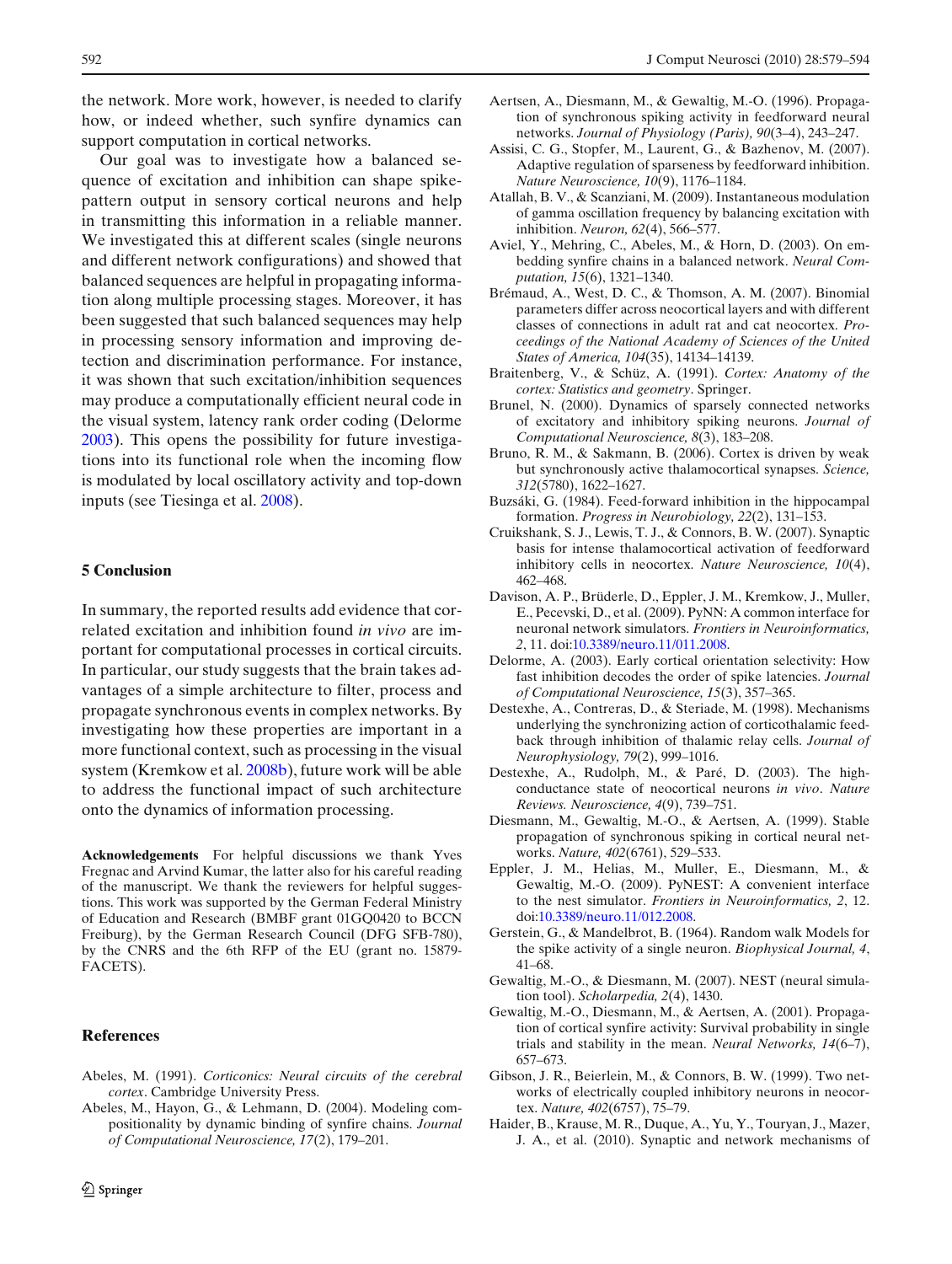sparse and reliable visual cortical activity during nonclassical receptive field stimulation. *Neuron, 65*(1), 107–121.

- Hasenstaub, A. R., Shu, Y., Haider, B., Kraushaar, U., Duque, A., & McCormick, D. (2005). Inhibitory postsynaptic potentials carry synchronized frequency information in active cortical networks. *Neuron, 47*(3), 423–435.
- Higley, M. J., & Contreras, D. (2006). Balanced excitation and inhibition determine spike timing during frequency adaptation. *Journal of Neuroscience, 26*(2), 448–457.
- Hirsch, J. A., & Gilbert, C. D. (1991). Synaptic physiology of horizontal connections in the cat's visual cortex. *Journal of Neuroscience, 11*(6), 1800–1809.
- Hellwig, B. (2000). A quantitative analysis of the local connectivity between pyramidal neurons in layers 2/3 of the rat visual cortex. *Biological Cybernetics, 82*(2), 111–121.
- Inoue, T., & Imoto, K. (2006). Feedforward inhibitory connections from multiple thalamic cells to multiple regular-spiking cells in layer 4 of the somatosensory cortex. *Journal of Neurophysiology, 96*(4), 1746–1754.
- Kapfer, C., Glickfeld, L. L., Atallah, B. V., & Scanziani, M. (2007). Supralinear increase of recurrent inhibition during sparse activity in the somatosensory cortex. *Nature Neuroscience, 10*(6), 743–753.
- Kremkow, J., Perrinet, L., Aertsen, A., Masson, G. S. (2008a). Functional properties of feed-forward inhibition. Proc NeuroComp 2008
- Kremkow, J., Perrinet, L., Baudot, P., Levy, M., Marre, O., Monier, C. et al. (2008b). Control of the temporal interplay between excitation and inhibition by the statistics of visual input: A V1 network modelling study. Vol. Soc. Neurosci. Abstr. (p. 366.5/II10).
- Kremkow, J., Perrinet, L., Masson, G. S., & Aertsen, A. (2009). Functional consequences of correlated excitation and inhibition on single neuron integration and signal propagation through synfire chains. *Proceedings of the 32nd Göttingen Neurobiology Conference T26-6B*.
- Kuhn, A., Aertsen, A., & Rotter S. (2004). Neuronal integration of synaptic input in the fluctuation-driven regime. *Journal of Neuroscience, 24*(10), 2345–2356.
- Kumar, A., Rotter, S., & Aertsen, A. (2008a). Conditions for propagating synchronous spiking and asynchronous firing rates in a cortical network model. *Journal of Neuroscience, 28*(20), 5268–5280.
- Kumar, A., Schrader, S., Aertsen, A., & Rotter, S. (2008b). The high-conductance state of cortical networks. *Neural Computation, 20*(1), 1–43.
- Kumbhani, R. D., Nolt, M. J., & Palmer, S. E., (2007). Precision, reliability, and information-theoretic analysis of visual thalamocortical neurons. *Journal of Neurophysiology, 98*(5), 2647–2663.
- Lampl, I., Reichova, I., & Ferster, D. (1999). Synchronous membrane potential fluctuations in neurons of the cat visual cortex. *Neuron, 22*(2), 361–374.
- Litvak, V., Sompolinsky, H., Segev, I., & Abeles, M. (2003). On the transmission of rate code in long feedforward networks with excitatory-inhibitory balance. *Journal of Neuroscience, 23*(7), 3006–3015.
- Mainen, Z. F., & Sejnowski, T. J., (1995). Reliability of spike timing in neocortical neurons. *Science, 268*(5216), 1503– 1506.
- Marre, O., Baudot, P., Levy, M., & Frégnac, Y. (2005). High timing precision and reliability, low redundancy and low entropy code in V1 neurons during visual processing of natural scenes. *Society for Neuroscience Abstracts, 31*, 285.5.
- <span id="page-14-0"></span>Mehring, C., Hehl, U., Kubo, M., Diesmann, M., & Aertsen, A. (2003). Activity dynamics and propagation of synchronous

spiking in locally connected random networks. *Biological Cybernetics, 88*(5), 395–408.

- Molnár, G., Oláh, S., Komlósi, G., Füle, M., Szabadics, J., Varga, C., et al. (2008). Complex events initiated by individual spikes in the human cerebral cortex. *PLoS Biol, 6*(9), e222.
- Morrison, A., Mehring, C., Geisel, T., Aertsen, A., & Diesmann, M. (2005). Advancing the boundaries of high-connectivity network simulation with distributed computing. *Neural Computation, 17*(8), 1776–1801.
- Muller, E., Buesing, L., Schemmel, J., & Meier, K. (2007). Spikefrequency adapting neural ensembles: Beyond mean adaptation and renewal theories. *Neural Computation, 19*(11), 2958–3010.
- Nawrot, M. P., Boucsein, C., Molina, V. R., Riehle, A., Aertsen, A., & Rotter, S. (2008). Measurement of variability dynamics in cortical spike trains. *Journal of Neuroscience Methods, 169*(2), 374–390.
- Nowak, L. G., Azouz, R., Sanchez-Vives, M. V., Gray, C. M., & McCormick, D. A. (2003). Electrophysiological classes of cat primary visual cortical neurons *in vivo* as revealed by quantitative analyses. *Journal of Neurophysiology, 89*(3), 1541–1566.
- Okun, M., & Lampl, I. (2008). Instantaneous correlation of excitation and inhibition during ongoing and sensory-evoked activities. *Nature Neuroscience, 11*(5), 535–537.
- Pinto, D. J., Hartings, J. A., Brumberg, J. C., & Simons, D. J. (2003). Cortical damping: Analysis of thalamocortical response transformations in rodent barrel cortex. *Cerebral Cortex, 13*(1), 33–44.
- Pouille, F., & Scanziani, M. (2001). Enforcement of temporal fidelity in pyramidal cells by somatic feed-forward inhibition. *Science, 293*(5532),1159–1163.
- Povysheva, N. V., Gonzalez-Burgos, G., Zaitsev, A. V., Kröner, S., Barrionuevo, G., Lewis, D. A., & Krimer, L. S. (2006). Properties of excitatory synaptic responses in fast-spiking interneurons and pyramidal cells from monkey and rat prefrontal cortex. *Cerebral Cortex, 16*(4), 541–552.
- Rudolph, M., Pospischil, M., Timofeev, I., & Destexhe, A. (2007). Inhibition determines membrane potential dynamics and controls action potential generation in awake and sleeping cat cortex. *Journal of Neuroscience, 27*(20), 5280– 5290.
- Schrader, S., Morrison, A., & Diesmann, M. (2007). A composition machine for complex movements. *Proceedings of the 31st Göttingen Neurobiology Conference TS18-1C*.
- Shadlen, M. N., & Newsome, W. T. (1994). Noise, neural codes and cortical organization. *Current Opinion in Neurobiology, 4*(4), 569–579.
- Shadlen, M. N., & Newsome, W. T. (1998). The variable discharge of cortical neurons: Implications for connectivity, computation, and information coding. *Journal of Neuroscience, 18*(10), 3870–3896.
- Silberberg, G., & Markram, H. (2007). Disynaptic inhibition between neocortical pyramidal cells mediated by martinotti cells. *Neuron, 53*(5), 735–746.
- Smith, M., & Kohn, A. (2008). Spatial and temporal scales of neuronal correlation in primary visual cortex. *Journal of Neuroscience, 28*(48), 12591–12603.
- Somers, D. C., Nelson, S. B., & Sur, M. (1995). An emergent model of orientation selectivity in cat visual cortical simple cells. *Journal of Neuroscience, 15*(8), 5448-5465.
- Stepanyants, A., Hirsch, J., Martinez, L. M., Kisvárday, Z. F., Ferecskó, A. S., & Chklovskii, D-B. (2008). Local potential connectivity in cat primary visual cortex. *Cerebral Cortex, 18*(1), 13–28.